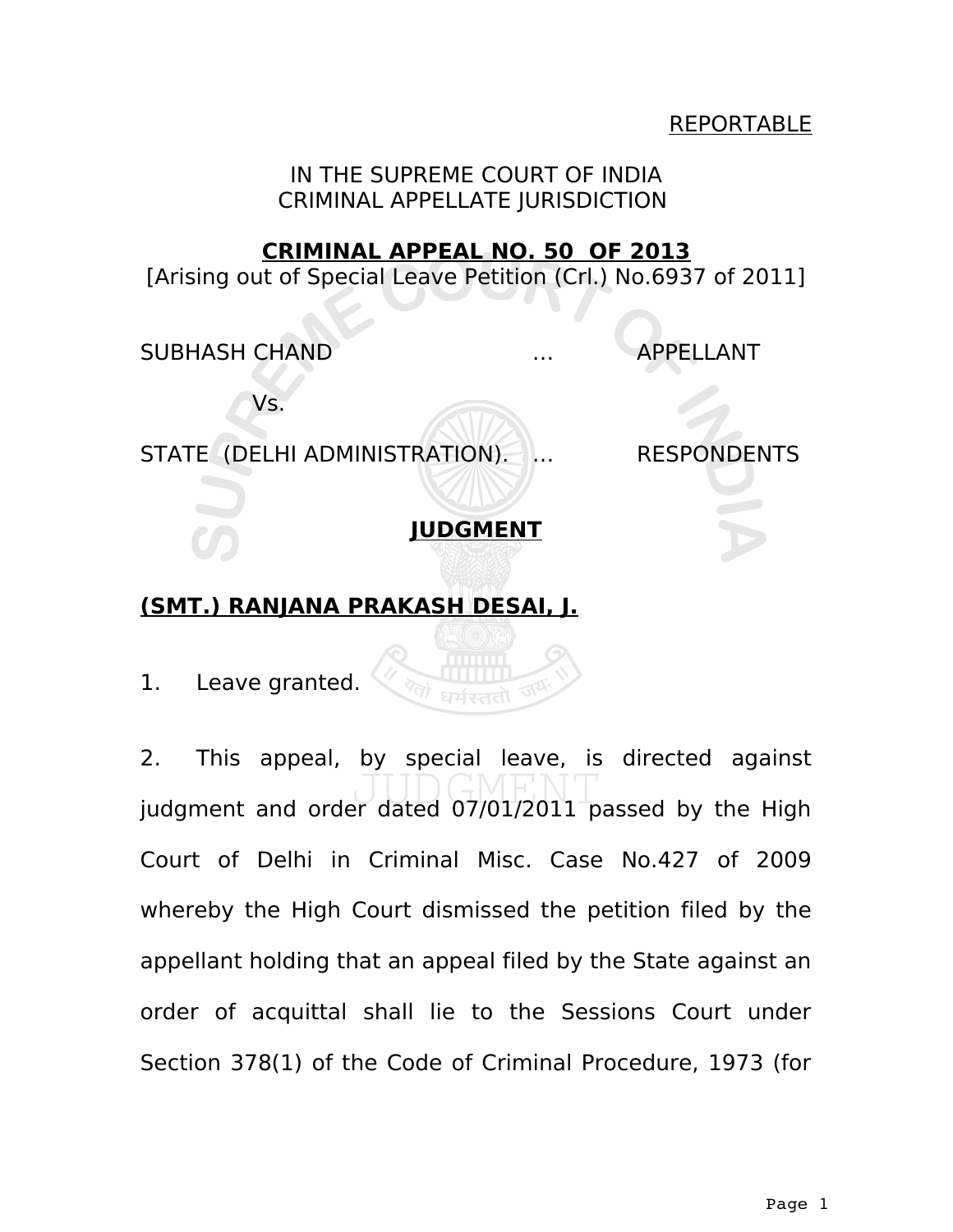short, "**the Code**") and not under Section 378(4) of the Code to the High Court.

3. The appellant is the supplier-cum-manufacturer of the food article namely Sweetened Carbonated Water. He is carrying on business in the name and style of M/s. Subhash Soda Water Factory. On 6/6/1989 at about 4.15 p.m., one P.N. Khatri, Food Inspector, purchased a sample of sweetened carbonated water for analysis from one Daya Chand Jain, Vendor-cum-Contractor of Canteen at Suraj Cinema, Dhansa Road, Najafgarh, Delhi. After following the necessary procedure, the sample was sent to the Public Analyst for analysis. On analysis, the Public Analyst opined that the sample does not conform to the prescribed standard. After conclusion of the investigation, the respondent–State through its Local Health Authority - P.K. Jaiswal filed a Complaint bearing No.64 of 1991 against the appellant and Daya Chand in the Court of the Metropolitan Magistrate, New Delhi alleging that the appellant and the said Daya Chand had violated the provisions of Sections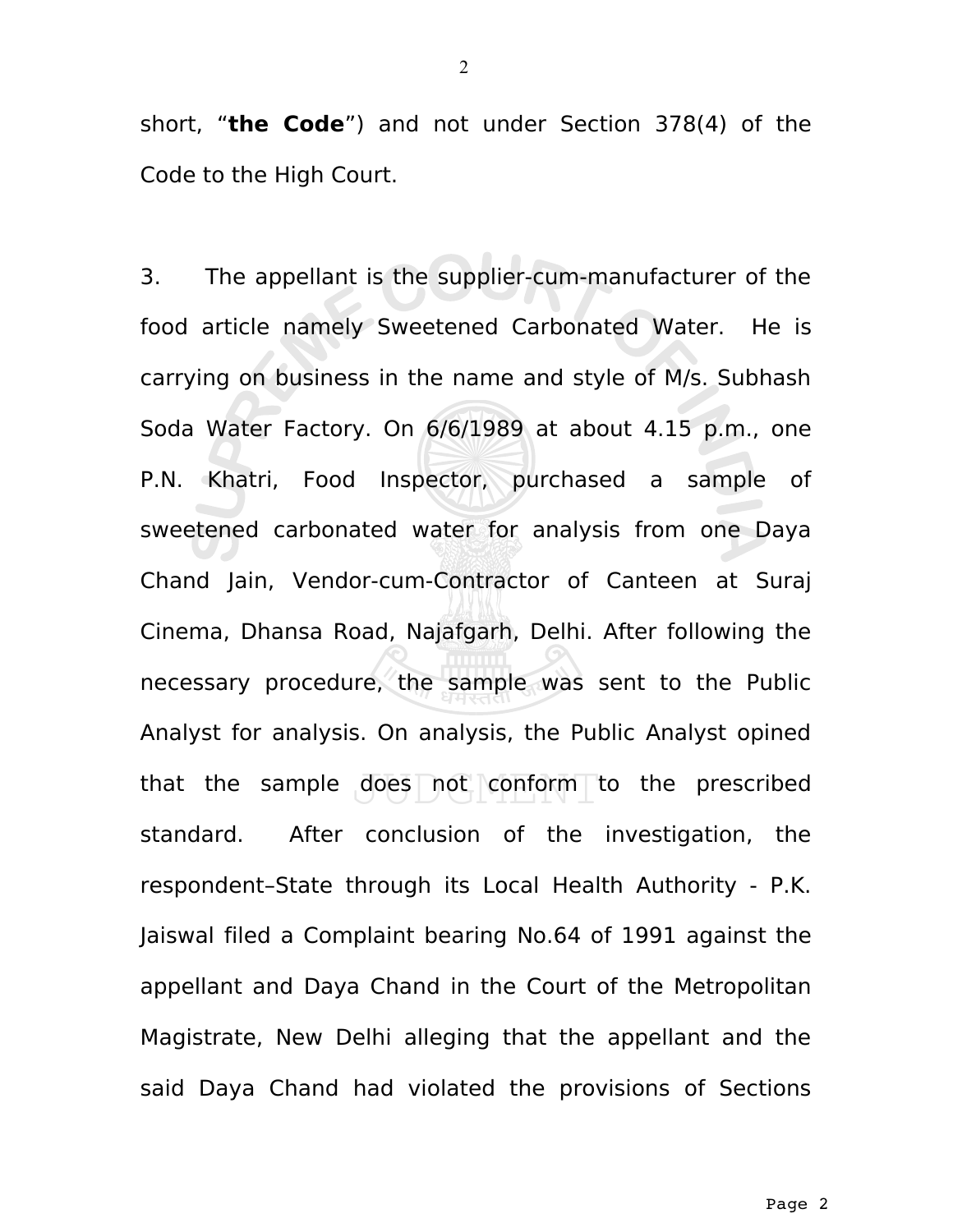$2(ia)$ ,  $(a)$ ,  $(b)$ ,  $(f)$ ,  $(h)$ ,  $(l)$ ,  $(m)$ , Section  $2(ix)$   $(i)$ ,  $(k)$  and Section 24 of the Prevention of Food Adulteration Act, 1954 (for short, "**PFA Act**") and Rule 32, Rule 42 (zzz)(i) and Rule 47 of the Prevention of Food Adulteration Rules, 1955 (for short, "**the Rules**") and committed an offence punishable under Section 16(1)(1A) read with Section 7 of the PFA Act and the Rules. Since Daya Chand died during the pendency of the case, the case abated as against him. The appellant was tried and acquitted by learned Magistrate by order dated 27/2/2007.

4. Being aggrieved by the said order dated 27/2/2007, the respondent-State preferred Criminal Appeal No.13 of 2008 in the Sessions Court under Section 378(1)(a) of the Code. The appellant raised a preliminary objection in regard to the maintainability of the said Appeal before the Sessions Court in view of Section 378(4) of the Code. He contended that an appeal arising from an order of acquittal in a complaint case shall lie to the High Court. The said objection was rejected by the Sessions Court by order dated 4/2/2009.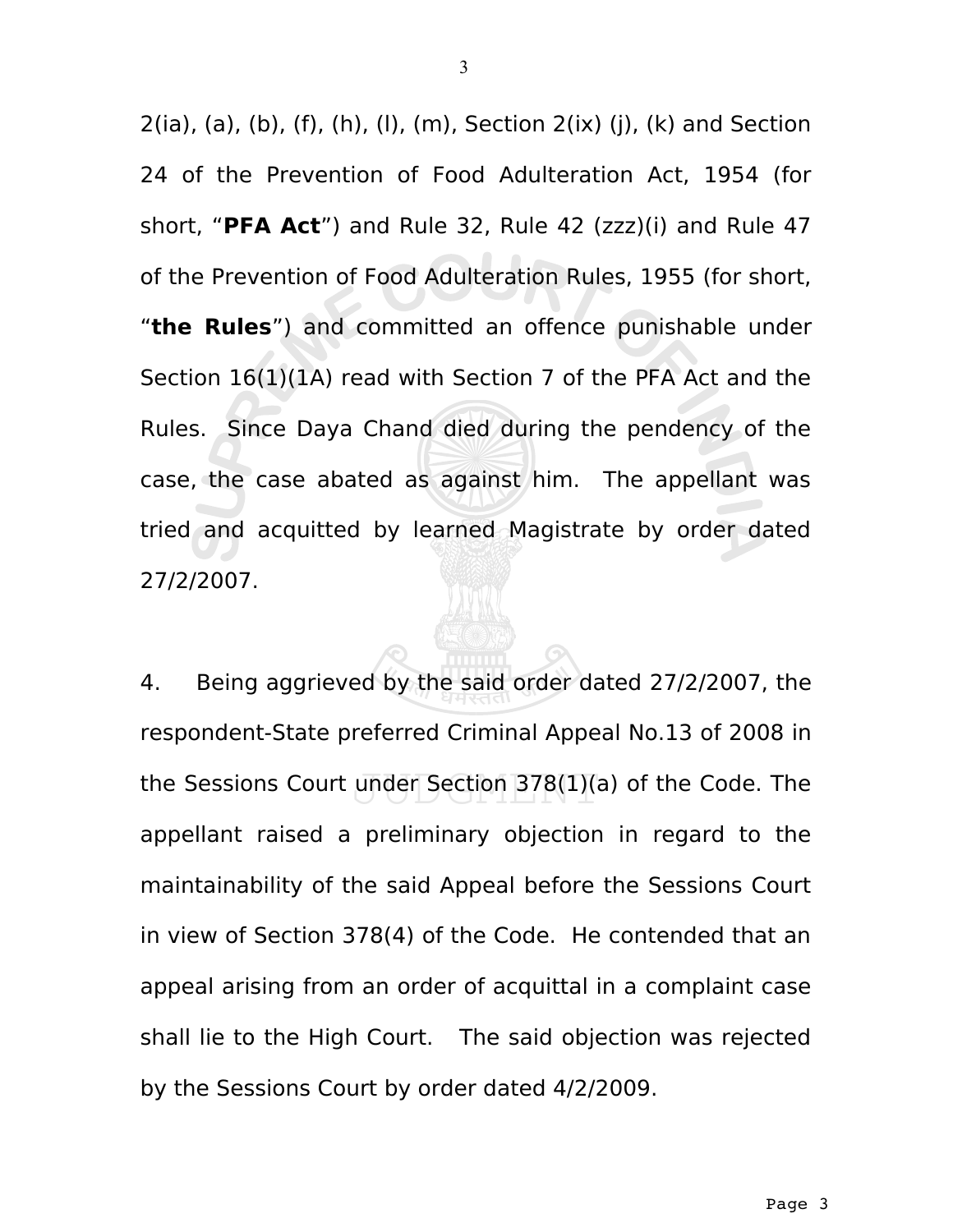5. Aggrieved by the said order dated 4/2/2009, the appellant preferred Criminal Misc. Case No.427 of 2009 before the High Court. By order dated 9/7/2009, the High Court held that the Sessions Court has no jurisdiction to entertain an appeal filed in a complaint case and directed that the appeal be transferred to it. Accordingly, Criminal Appeal No.13 of 2008 pending before the Sessions Court was transferred to the High Court and re-numbered as Criminal Appeal No.642 of 2009.

6. The respondent-State carried the said order dated 9/7/2009 to this court by Special Leave Petition (Crl.) No.9880 of 2009 (Criminal Appeal No.1514 of 2010). By order dated 13/8/2010, this court remanded the matter to the High Court and directed that the matter be decided afresh after taking into consideration Sections 378(1) and 378(4) of the Code and the relevant provisions of the PFA. On remand, the High Court passed the impugned judgment and order dated 7/1/2011.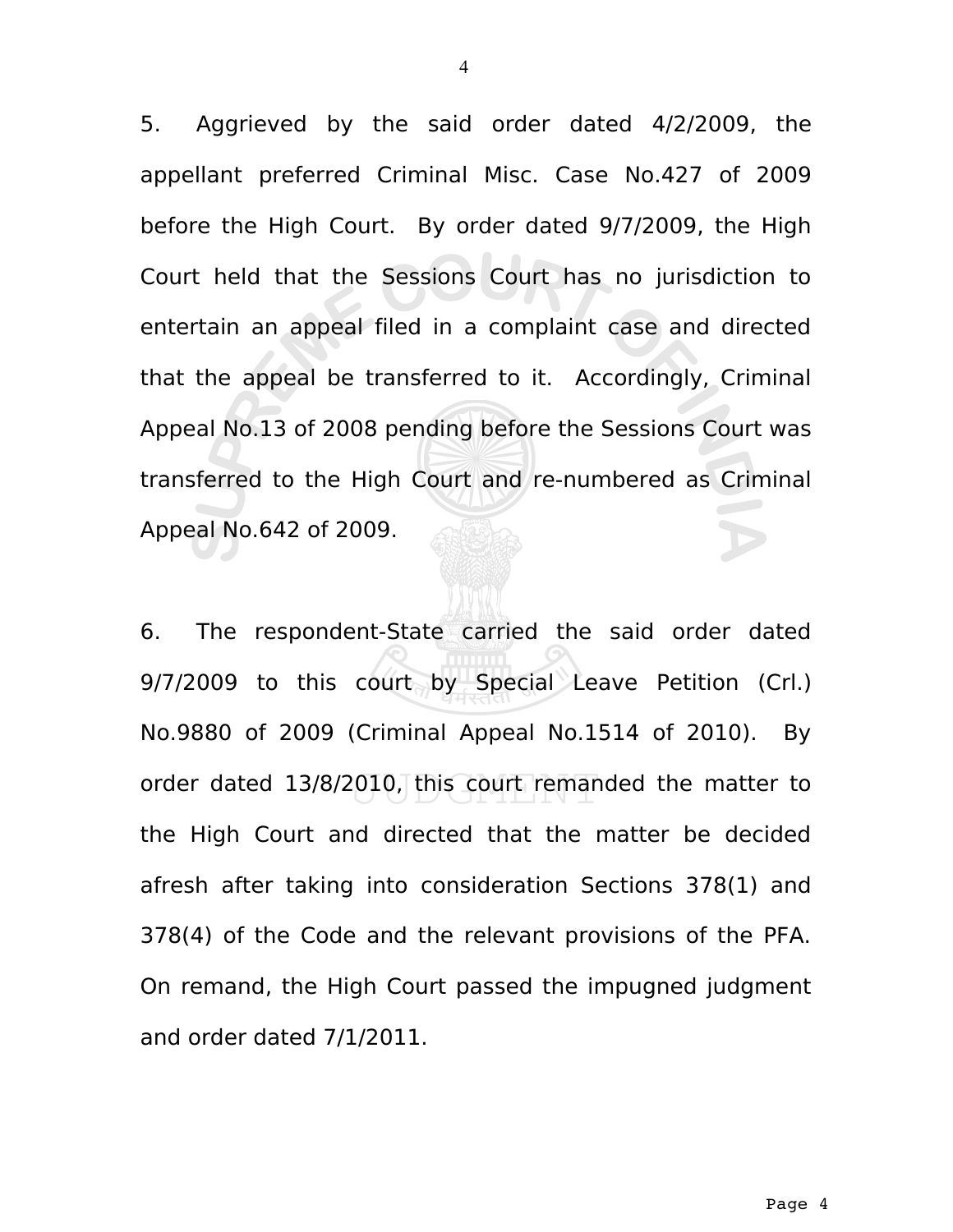7. The short point which arises for consideration in this appeal is whether in a complaint case, an appeal from an order of acquittal of the Magistrate would lie to the Sessions Court under Section 378(1) (a) of the Code or to the High Court under Section 378(4) of the Code.

8. At our request, Mr. Sidharth Luthra, learned Additional Solicitor General has assisted us as Amicus Curiae. We have heard Ms. Meenakshi Lekhi, learned counsel appearing for the petitioner and Mr. P.P. Malhotra, learned Additional Solicitor General appearing for the State. Written submissions have been filed by the counsel which we have carefully perused. Mr. Luthra took us through the relevant excerpts of Law Commission's reports. He took us through the Code of Criminal Procedure (Amendment) Bill, 1994 ( Bill No. XXXV of 1994). He also took us through un-amended and amended Section 378 of the Code. After analyzing the relevant provisions, Mr. Luthra submitted that no appeal lies against an order of acquittal in cases instituted upon a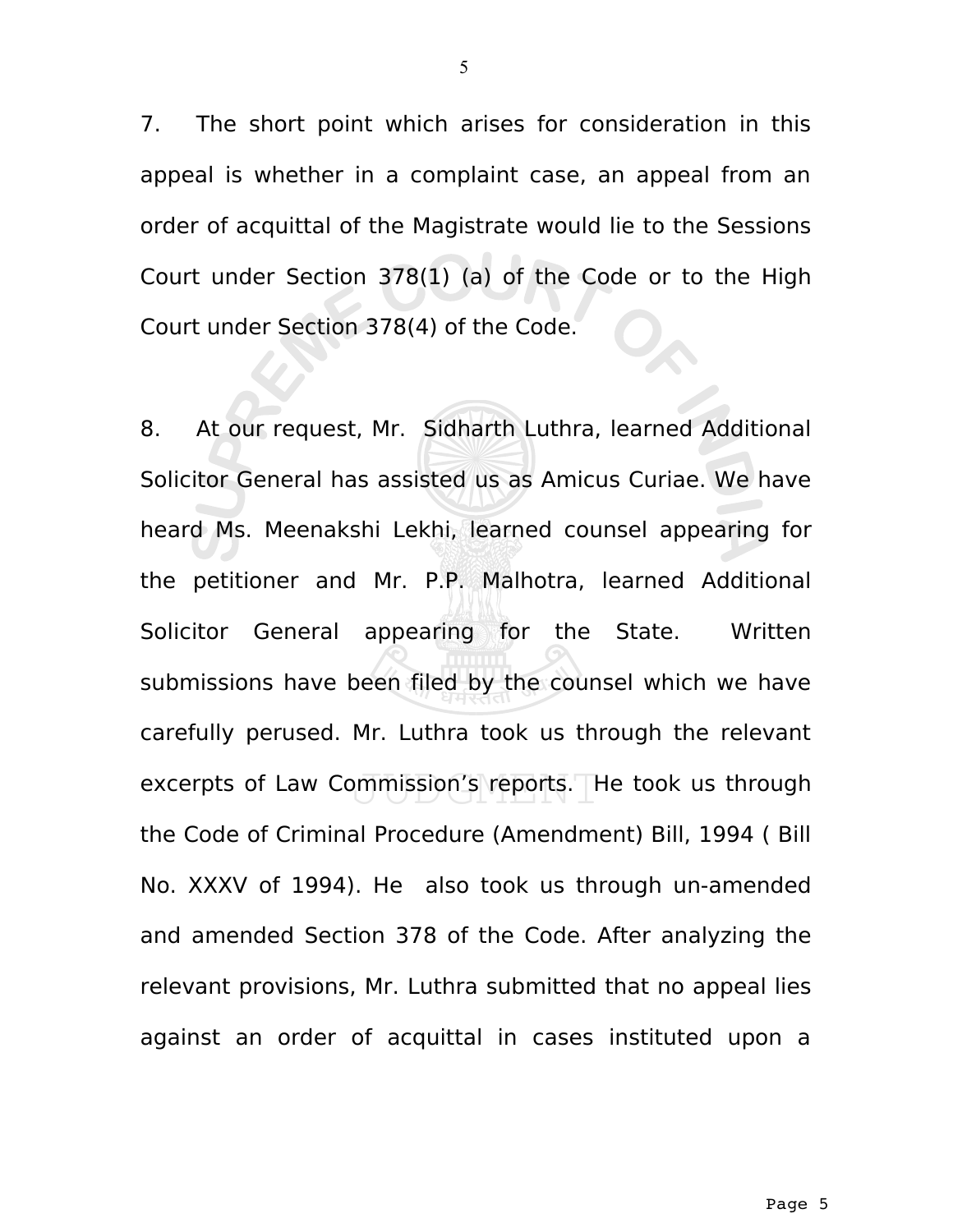complaint to the Sessions Court. Ms. Lekhi also adopted similar line of reasoning.

9. Mr. Malhotra learned Additional Solicitor General adopted a different line of argument and therefore, it is necessary to note his submissions in detail. Counsel pointed out how the law relating to appeals against orders of acquittal has evolved over the years. Counsel submitted that under the Code of Criminal Procedure, 1861 no appeal against an order of acquittal could be filed. The Code of Criminal Procedure, 1872 permitted only the State Government to file an appeal against acquittal order. Section 417 of the Criminal Procedure Code, 1898 permitted only the State to file an appeal against acquittal order. In 1955 it was amended so as to permit the complainant to file an appeal against acquittal order. Under the Code of Criminal Procedure, 1973, Section 417 was substituted by Section 378. Counsel pointed out that under Section 378(4) a complainant could prefer appeal against order of acquittal, if special leave was granted by the High Court. However, in all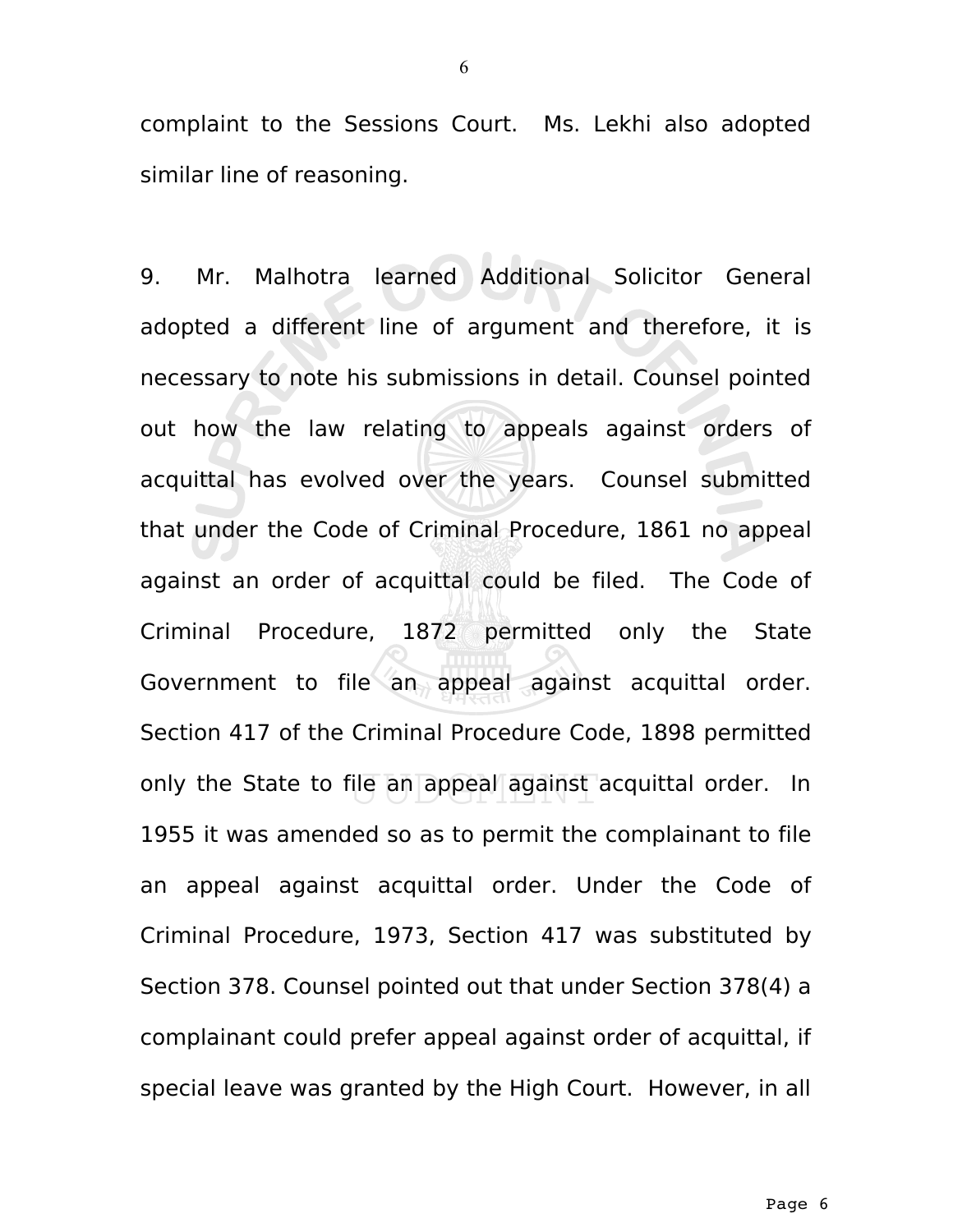cases the State could present appeal against order of acquittal. Counsel then referred to Section 378 of the Code as amended by Act No. 25 of 2005 and submitted that the only change in sub-section (1) is adding clauses (a) and (b) to it. Counsel described this change as minor and submitted that the State's right to file appeal against orders of acquittal remains intact and is not taken away. Counsel relied on the words 'State Government may, in any case' and submitted that these words preserve the State's right to file appeal against acquittal orders of all types. There is no limitation on this right whatsoever. This right is preserved according to the counsel because the State is the protector of people. Safety and security of the community is its concern. Even if a complainant does not file an appeal against an order of acquittal, the State Government can in public interest file it. Counsel also addressed us on the question of plurality of appeals. That issue is not before us. It is, therefore, not necessary to refer to that submission. In support of his submissions counsel placed reliance on **Khemraj v. State**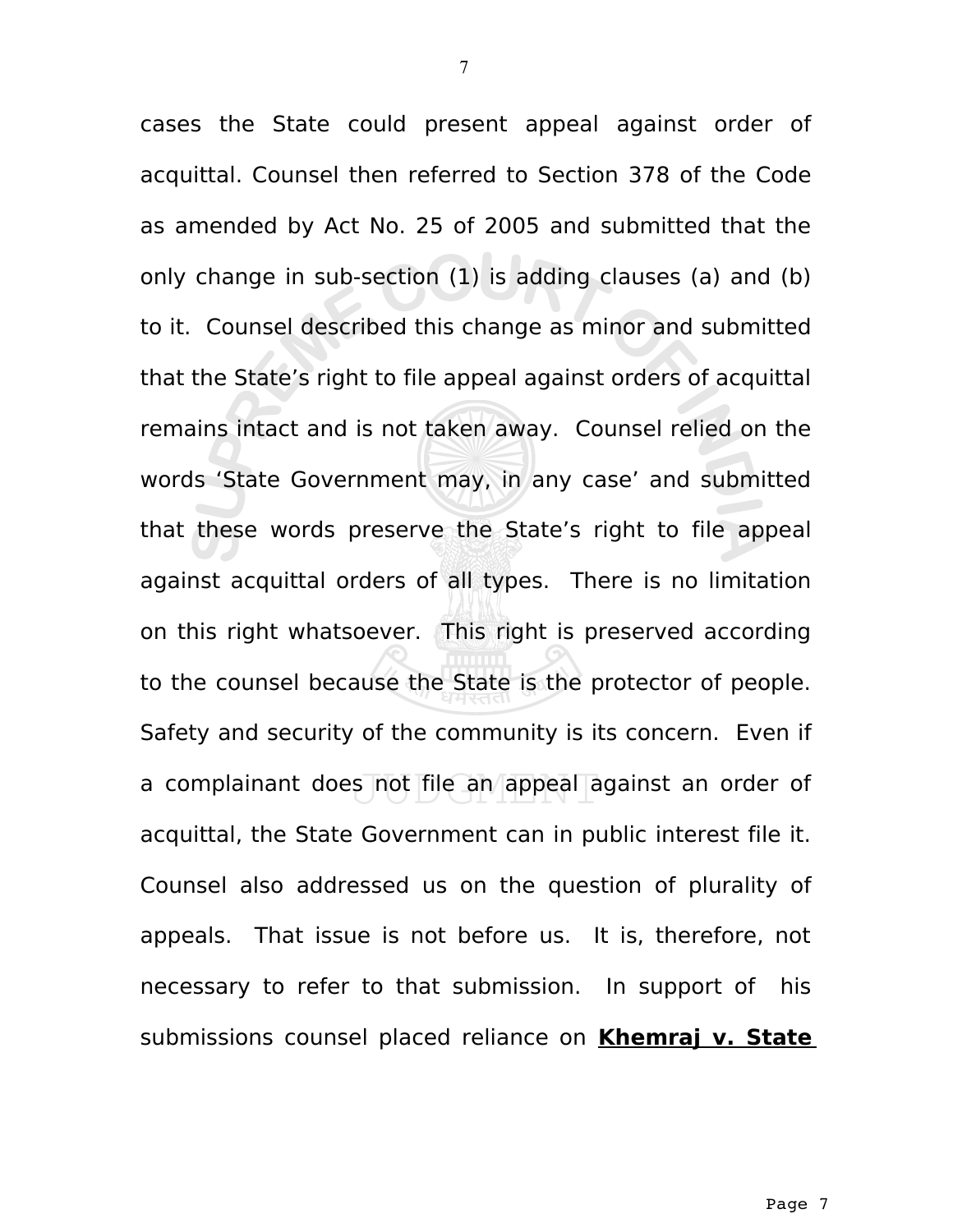**of Madhya Pradesh<sup>1</sup>  [,](#page-7-0) State (Delhi Adminsitration) v. Dharampal<sup>2</sup>  [,](#page-7-1) Akalu Ahir & Ors. v. Ramdeo Ram<sup>3</sup>  [,](#page-7-2) State v. Ram Babu & Ors.<sup>4</sup>  [,](#page-7-3) Food Inspector v. Moidoo<sup>5</sup>  [,](#page-7-4) Prasannachary v. Chikkapinachari & Anr.**<sup>6</sup>, State of **Maharashtra v. Limbaji Sayaji Mhaske, Sarpanch Gram Panchayat<sup>7</sup>,State of Punjab & Anr. v. Jagan Nath<sup>8</sup> and State of Orissa v. Sapneswar Thappa<sup>9</sup>  [.](#page-7-8)**

10. To understand the controversy, it is necessary to have a look at Section 378 of the Code prior to its amendment by Act 25 of 2005 and Section 378 amended thereby.

11. Section 378 of the Code prior to its amendment by Act 25 of 2005 read as under:

धर्मस्ततो ज<sup>र</sup>

"Appeal in case of acquittal.

**378. Appeal in case of acquittal.** (1) Save as otherwise provided in sub-section (2) and

- <span id="page-7-0"></span> $1$  1976 (1) SCC 385
- <span id="page-7-1"></span>2 2001(10) SCC 372
- <span id="page-7-2"></span>3 1973(2) SCC 583
- <span id="page-7-3"></span>4 1970 AWR 288
- <span id="page-7-4"></span>5 1988 (2) KLT 205
- <span id="page-7-5"></span>6 1959 AIR (Kant) 106
- <span id="page-7-6"></span>7 1976 (Mah.) LJ 475
- <span id="page-7-7"></span>8 1986 (90) PLR 466
- <span id="page-7-8"></span>9 1987 Cri.L.J. 612

8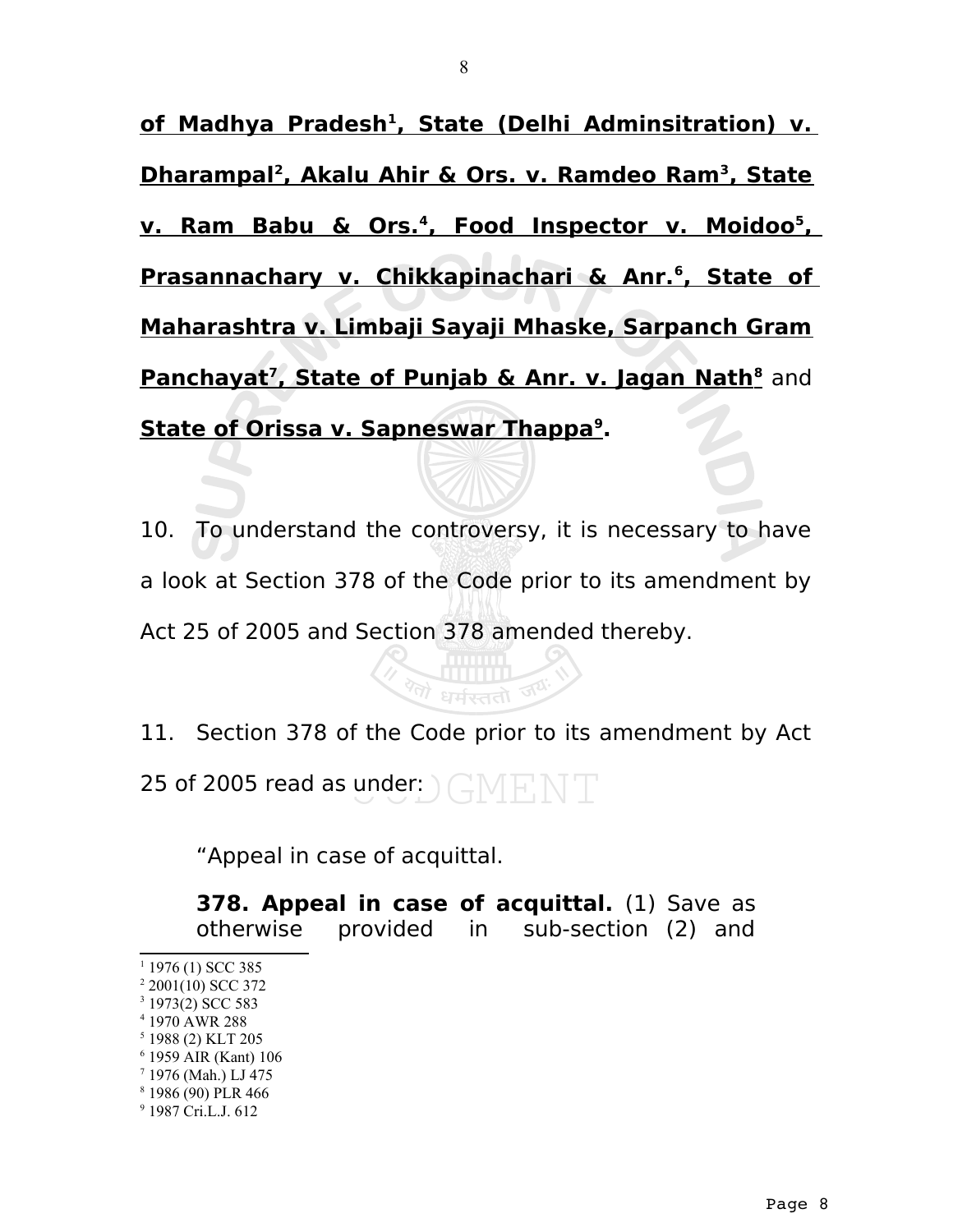subject to the provisions of sub-sections (3) and (5), the State Government may, in any case, direct the Public Prosecutor to present an appeal to the High Court from an original or appellate order of acquittal passed by any Court other than a High Court 2\*[or an order of acquittal passed by the Court of Session in revision.]

 (2) If such an order of acquittal is passed in any case in which the offence has been investigated by the Delhi Special Police Establishment constituted under the Delhi Special Police Establishment Act, 1946 (25 of 1946), or by any other agency empowered to make investigation into an offence under any Central Act other than this Code, the Central Government may also direct the Public Prosecutor to present an appeal, subject to the provisions of sub-section (3), to the High Court from the order of acquittal.

 (3) No appeal under sub-section (1) or subsection (2) shall be entertained except with the leave of the High Court.

 (4) If such an order of acquittal is passed in any case instituted upon complaint and the High Court, on an application made to it by the complainant in this behalf, grants special leave to appeal from the order of acquittal, the complainant may present such an appeal to the High Court.

 (5) No application under sub-section (4) for the grant of special leave to appeal from an order of acquittal shall be entertained by the High Court after the expiry of six months, where the complainant is a public servant, and sixty days in every other case, computed from the date of that order of acquittal.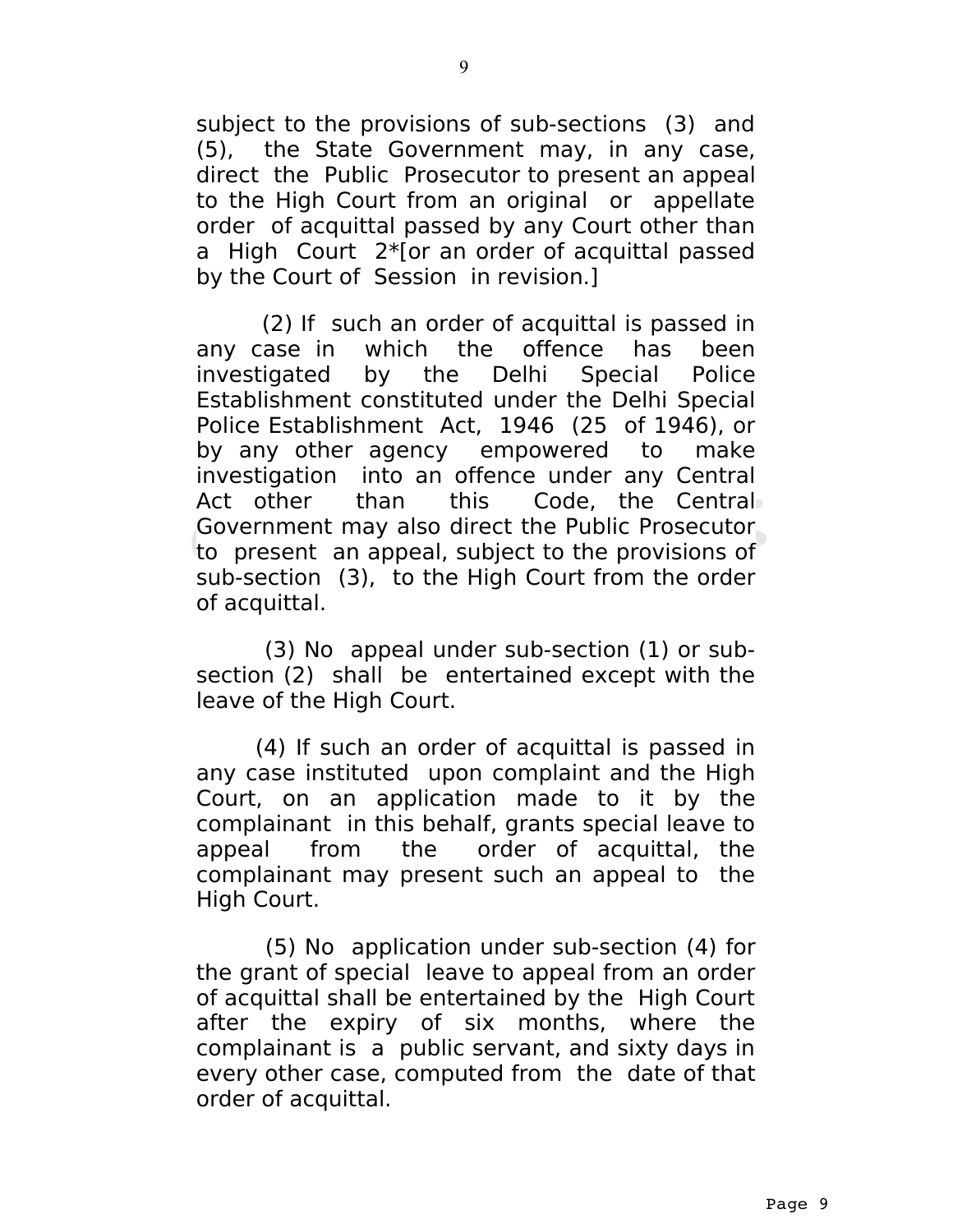(6) If in any case, the application under subsection (4) for the grant of special leave to appeal from an order of acquittal is refused, no appeal from that order of acquittal shall lie under sub- section (1) or under sub-section (2)."

Thus, under earlier Section 378(1) of the Code, the State Government could, in any case, direct the Public Prosecutor to present an appeal to the High Court from an original or appellate order of acquittal passed by any court other than a High Court or an order of acquittal passed by the Court of Session in revision. Section 378(2) covered cases where order of acquittal was passed in any case in which the offence had been investigated by the Delhi Special Police Establishment constituted under the Delhi Special Police Establishment Act, 1946 or by any other agency empowered to make investigation into an offence under any Central Act other than the Code. In such cases, the Central Government could also direct the Public Prosecutor to present an appeal to the High Court from an order of acquittal. Section 378(3) stated that appeals under subsections (1) and (2) of Section 378 of the Code could not be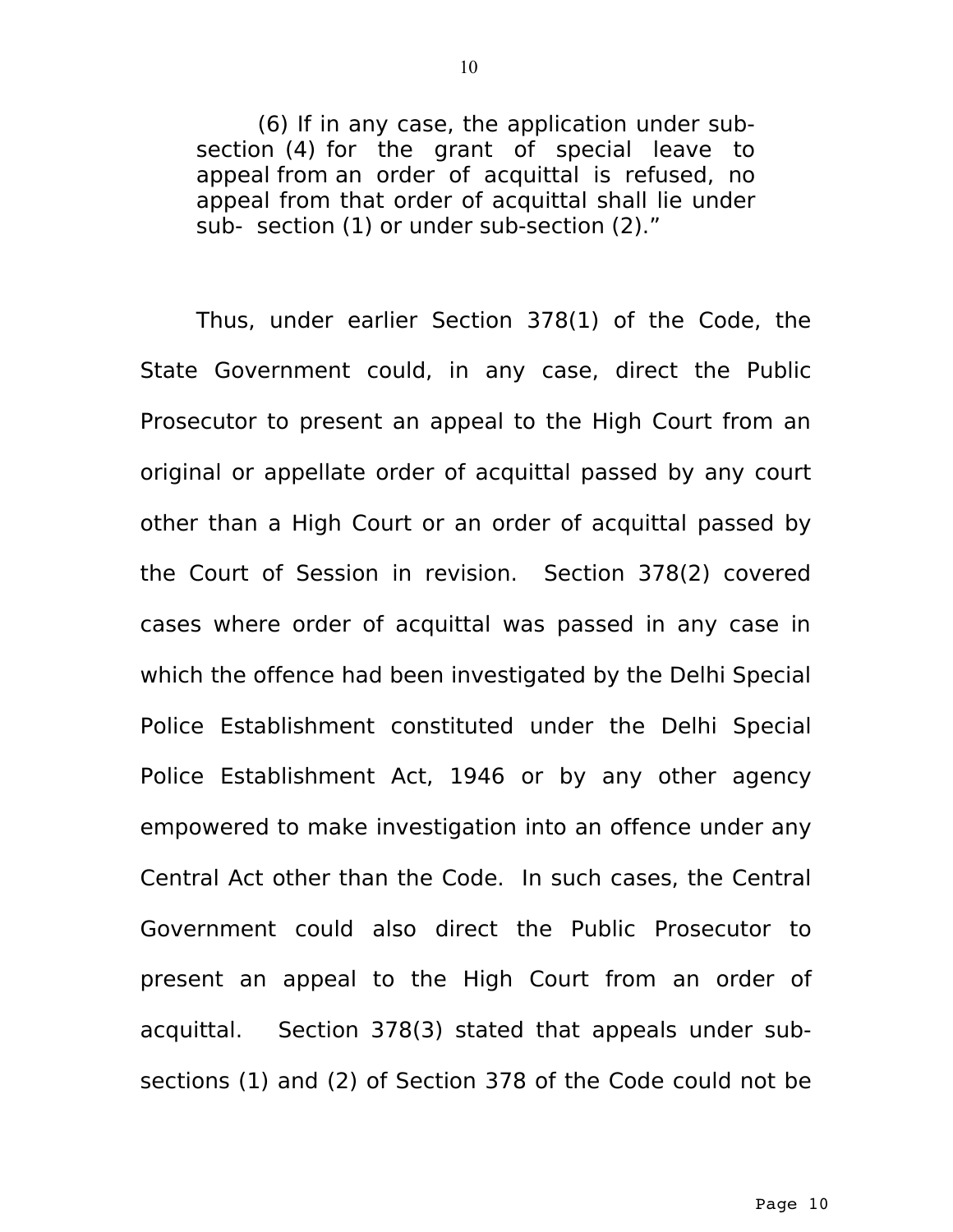entertained except with the leave of the High Court. Subsection (4) of Section 378 of the Code provided for orders of acquittal passed in any case instituted upon complaint. According to this provision, if on an application made to it by the complainant, the High Court grants special leave to appeal from the order of acquittal, the complainant could present such an appeal to the High Court. Sub-section (5) of Section 378 of the Code provided for a period of limitation. Sub-section (6) of Section 378 of the Code stated that if in any case, the application under sub-section (4) for the grant of special leave to appeal from an order of acquittal is refused, no appeal from that order of acquittal shall lie under sub-sections (1) or (2). Thus, if the High Court refused to grant special leave to appeal to the complainant, no appeal from that order of acquittal could be filed by the State or the agency contemplated in Section 378(2). It is clear from these provisions that earlier an appeal against an order of acquittal could only lie to the High Court. Sub-section (4) was aimed at giving finality to the orders of acquittal.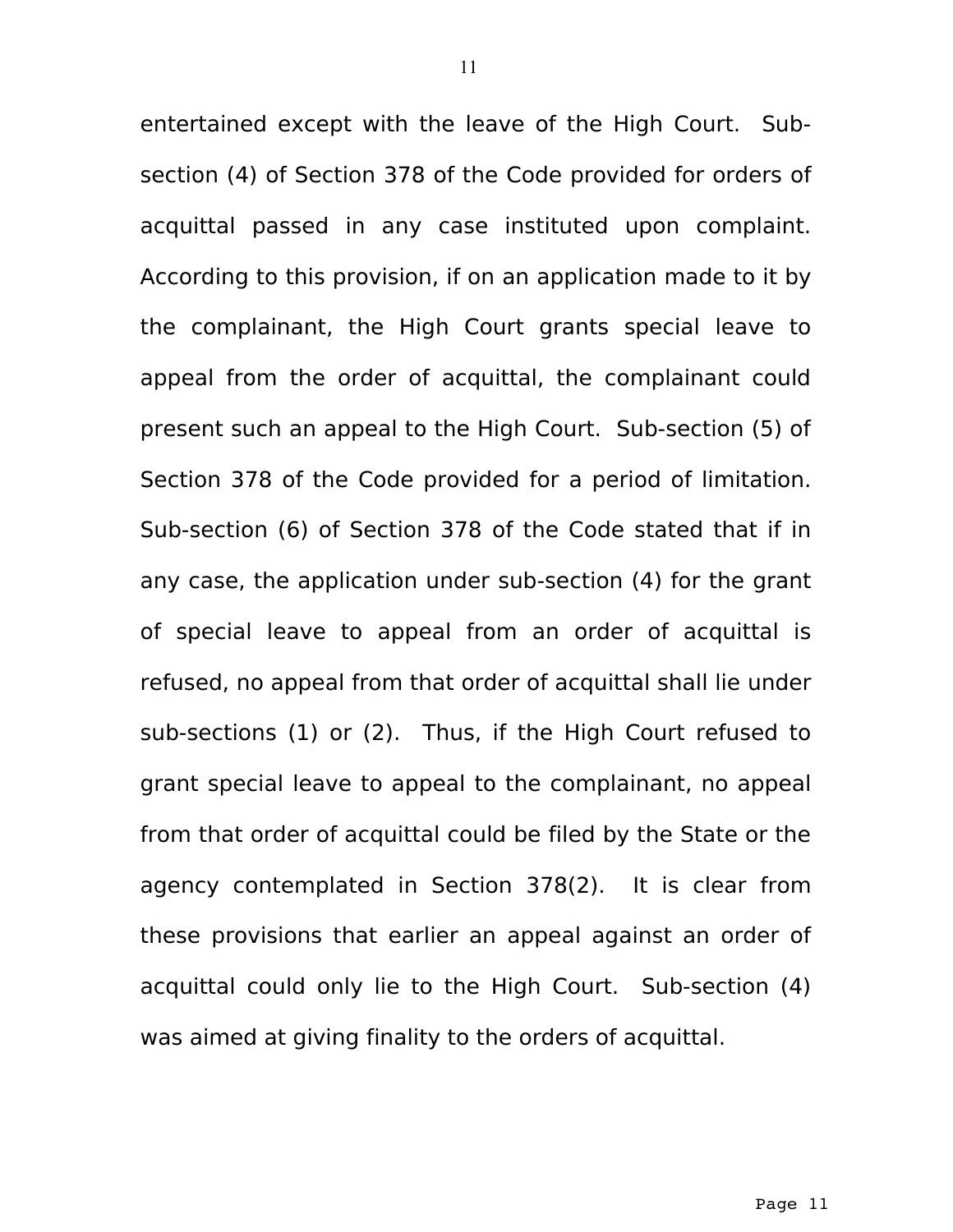12. Before we proceed to analyze the amended Section 378 of the Code, it is necessary to quote the relevant clause in the 154th Report of the Law Commission of India, which led to the amendment of Section 378 by Act 25 of 2005. It reads thus:

"6.12. **Clause 37:** In order to guard against the arbitrary exercise of power and to reduce reckless acquittals, Section 378 is sought to be amended providing an appeal against an order of acquittal passed by a Magistrate in respect of cognizable and non-bailable offence filed on a police report to the Court of Session as directed by the District Magistrate. In respect of all other cases filed on a police report, an appeal shall lie to the High Court against an order of acquittal passed by any other court other than the High Court, as directed by the State Government. The power to recommend appeal in the first category is sought to be vested in the District Magistrate and the power in respect of second category would continue with the State Government."

The Code of Criminal Procedure (Amendment) Bill, 1994

has the same note on Clause 37.

13. Though, the Law Commission's  $154<sup>th</sup>$  report indicated that Section 378 was being amended to provide that an appeal against an order of acquittal passed by a Magistrate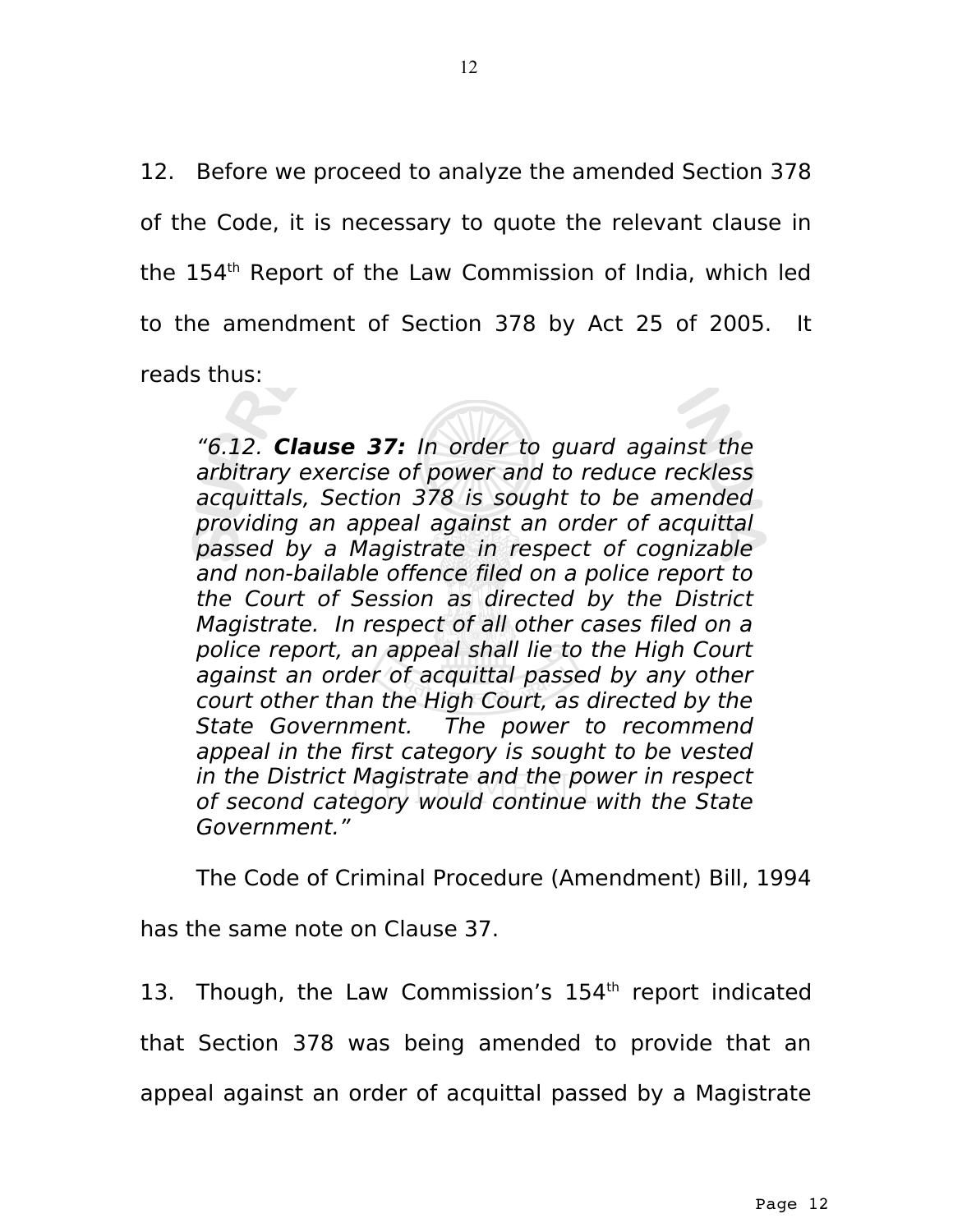in respect of a cognizable and non-bailable offence filed on a police report would lie to the court of Sessions, the words "police report" were not included in the amended Section 378. In this connection, it is necessary to refer to the relevant extract from the Law Commission's 221<sup>st</sup> report of April, 2009. After noting amendment made to Section 378 the Law Commission stated as under:

"2.9 All appeals against orders of acquittal passed by Magistrates were being filed in High Court prior to amendment of Section 378 by Act 25 of 2005. Now, with effect from 23.06.2006, appeals against orders of acquittal passed by Magistrates in respect of cognizable and non-bailable offences in cases filed on police report are being filed in the Sessions Court, vide clause (a) of sub-section (1) of the said section. But, appeal against order of acquittal passed in any case instituted upon complaint continues to be filed in the High Court, if special leave is granted by it on an application made to it by the complainant, vide sub-section (4) of the said section.

2.10 Section 378 needs change with a view to enable filing of appeals in complaint cases also in the Sessions Court, of course, subject to the grant of special leave by it."

These two extracts of the Law Commission's report

make it clear that though the words 'police report' are not

mentioned in Section 378(1) (a), the Law Commission noted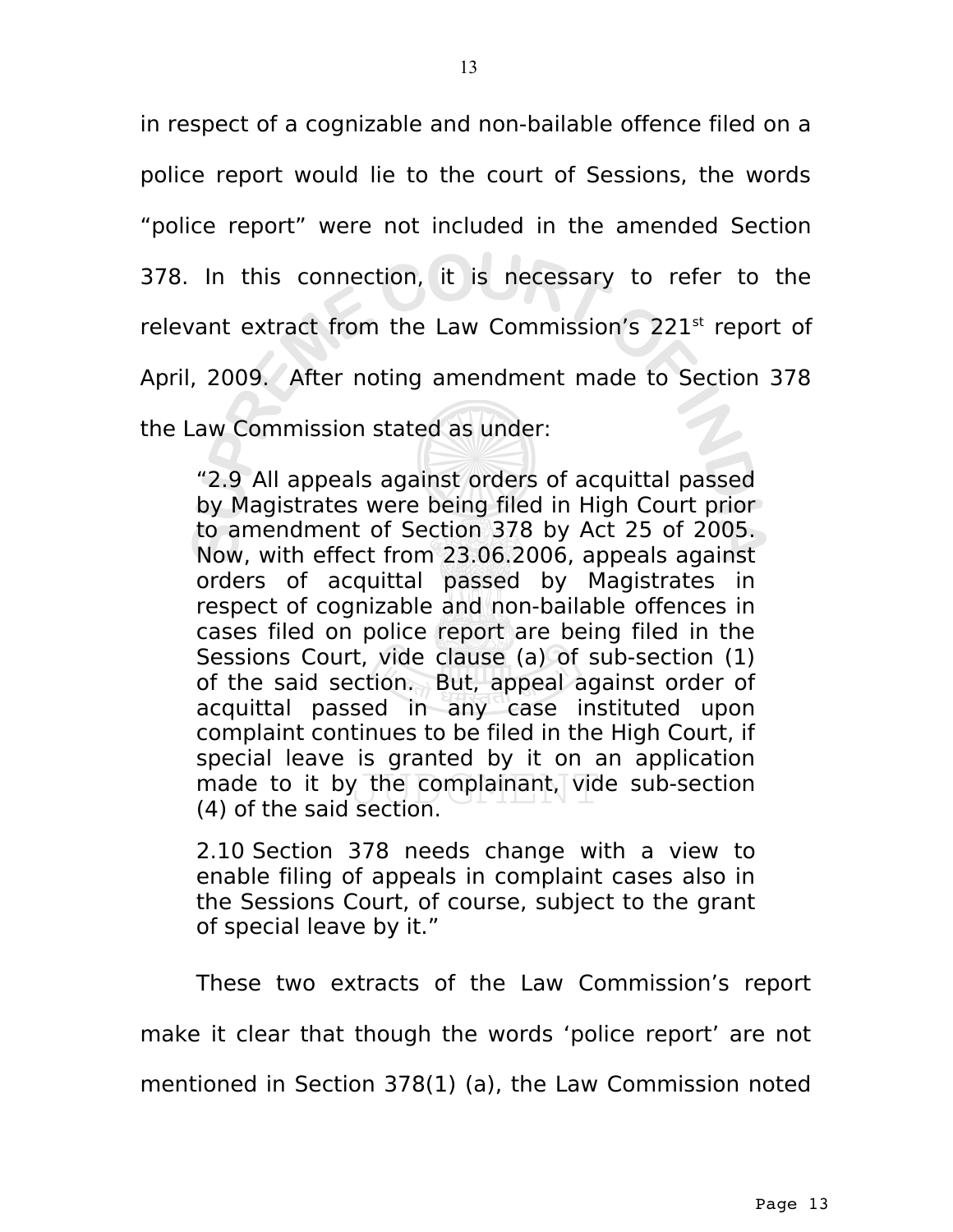that the effect of the amendment was that all appeals against an order of acquittal passed by a Magistrate in respect of a cognizable and non-bailable offence in cases filed on police report are being filed in the Sessions Court. The Law Commission lamented that there is no provision enabling filing of appeal in complaint cases in the Sessions Court subject to the grant of special leave by it. Thus, the Law Commission acknowledged that there is no provision in the Code under which appeals in complaint cases could be filed in the Sessions Court. We agree with this opinion for reasons which we shall now state.

14. Having analysed un-amended Section 378 it is necessary to have a look at Section 378 of the Code, as amended by Act 25 of 2005. It reads as under:

### "**378. Appeal in case of acquittal.**

[(1) Save as otherwise provided in sub-section (2) and subject to the provisions of subsections (3) and (5), -

(a) the District Magistrate may, in any case, direct the Public Prosecutor to present an appeal to the Court of Session from an order of acquittal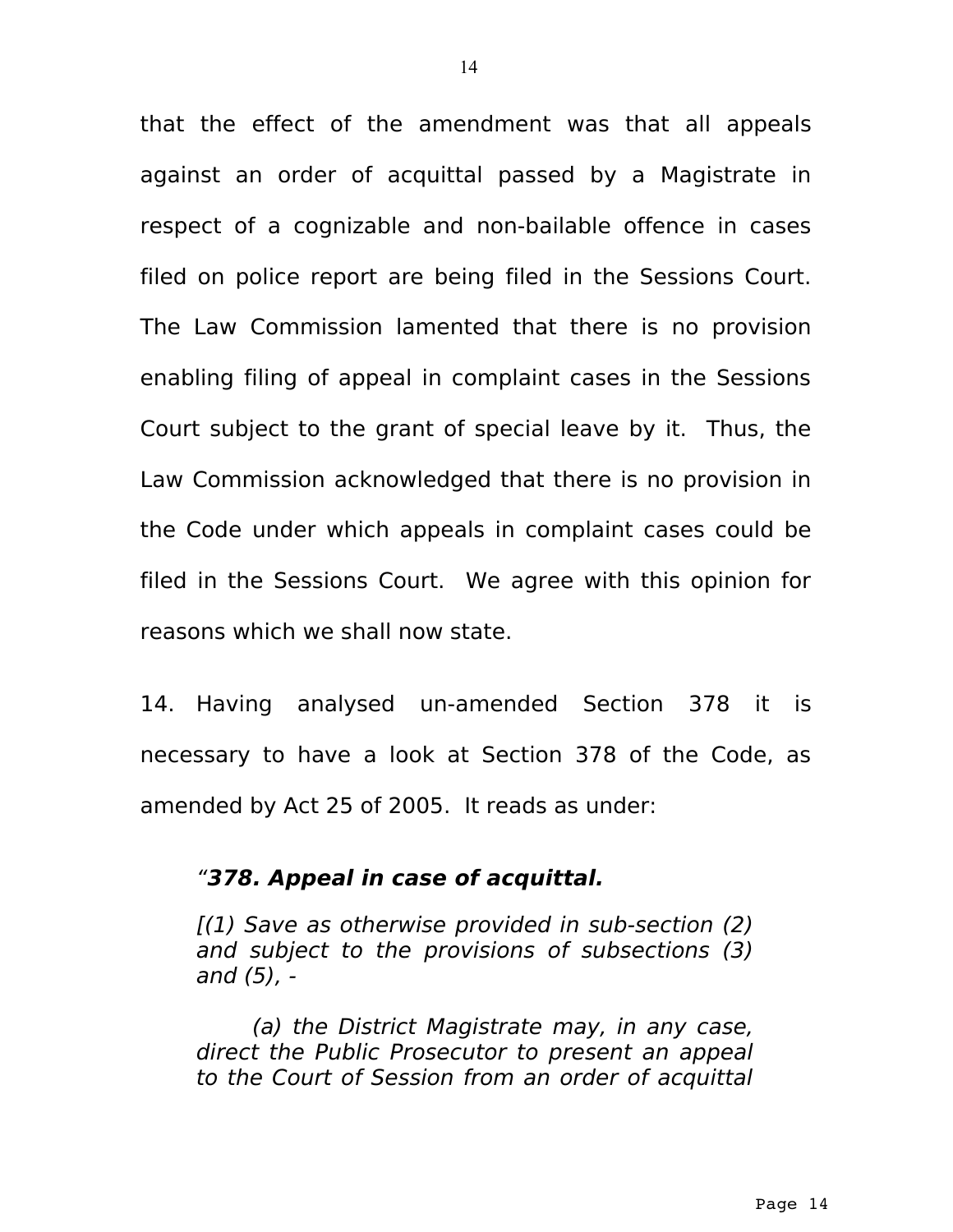passed by a Magistrate in respect of a cognizable and non-bailable offence;

(b) the State Government may, in any case, direct the Public Prosecutor to present an appeal to the High Court from an original or appellate order of acquittal passed by any court other than a High Court [not being an order under clause (a)] [or an order of acquittal passed by the Court of Session in revision].

(2) If such an order of acquittal is passed in any case in which the offence has been investigated by the Delhi Special Police Establishment constituted under the Delhi Special Police Establishment Act, 1946 (25 of 1946) or by any other agency empowered to make investigation into an offence under any Central Act other than this Code. [the Central Government may, subject to the provisions of sub-section (3), also direct the Public Prosecutor to present an appeal-

(a) to the Court of Session, from an order of acquittal passed by a Magistrate in respect of a cognizable and non-bailable offence;

(b) to the High Court from an original or appellate order of an acquittal passed by any Court other than a High Court [not being an order under clause (a)] or an order of acquittal] passed by the Court of Session in revision.]

(3)[No appeal to the High Court] under subsection (1) or subsection (2) shall be entertained except with the leave of the High Court.

(4) If such an order of' acquittal is passed in any case instituted upon Complaint and the High Court, on an application made to it by the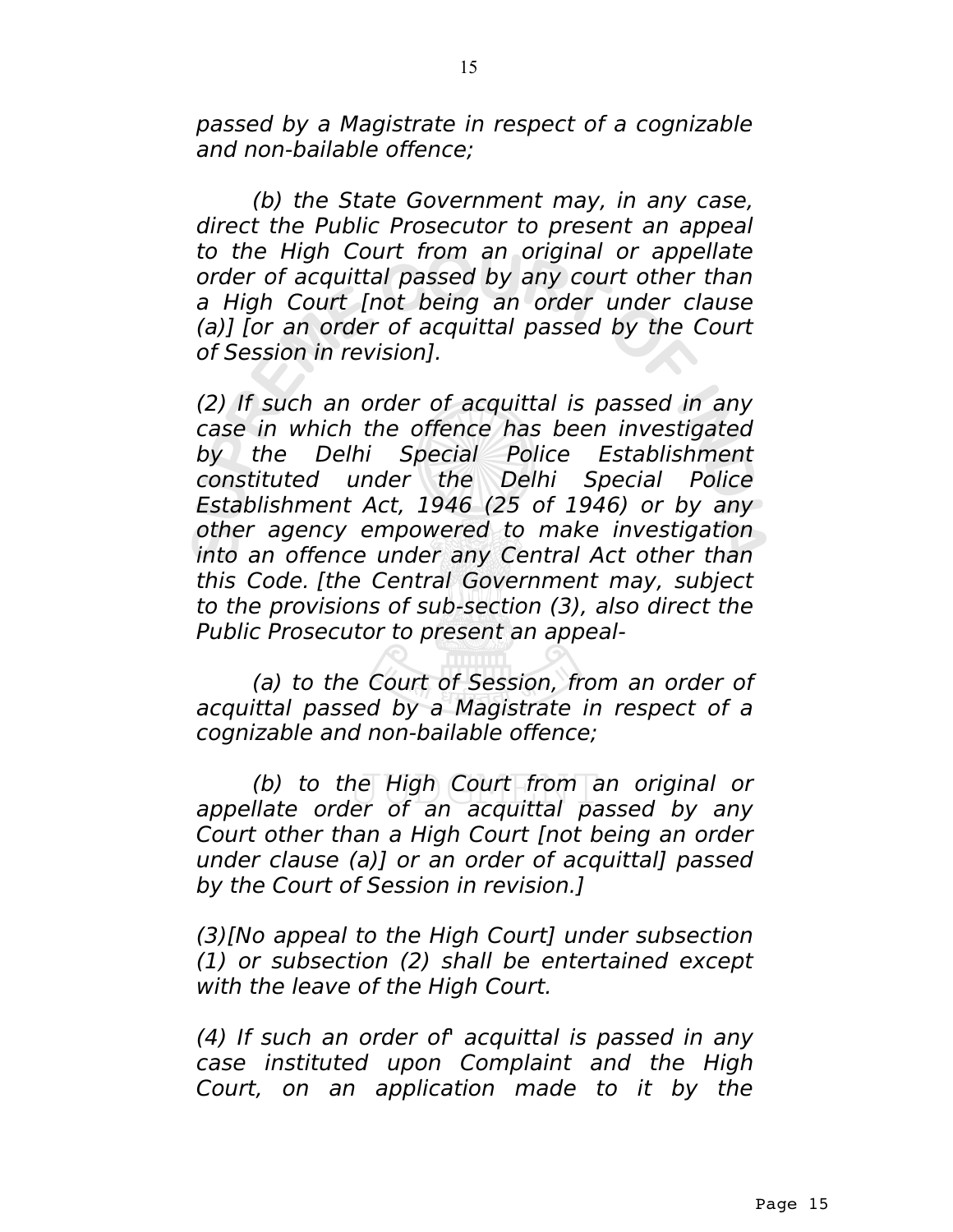complainant in this behalf, grants, special leave to appeal from the order of acquittal, the complainant may present such an appeal to the High Court.

(5) No application under subsection (4) for the grant of special leave to appeal from an order of acquittal shall be entertained by the High Court after the expiry of six months, where the complainant is a public servant, and sixty days in every other case, computed from the date of that order of acquittal.

(6) If in any case, the application under subsection (4) for the grant of special leave to appeal from an order of acquittal is refused, no appeal from that order of acquittal shall lie under subsection (1) or under subsection (2)."

15. At the outset, it must be noted that as per Section 378(3) appeals against orders of acquittal which have to be filed in the High Court under Section 378(1)(b) and 378(2)(b) of the Code cannot be entertained except with the leave of the High Court. Section 378(1)(a) provides that, in any case, if an order of acquittal is passed by a Magistrate in respect of a cognizable and non-bailable offence the District Magistrate may direct the Public Prosecutor to present an appeal to the court of Sessions. Sub-Section (1)(b) of Section 378 provides that, in any case, the State Government may direct the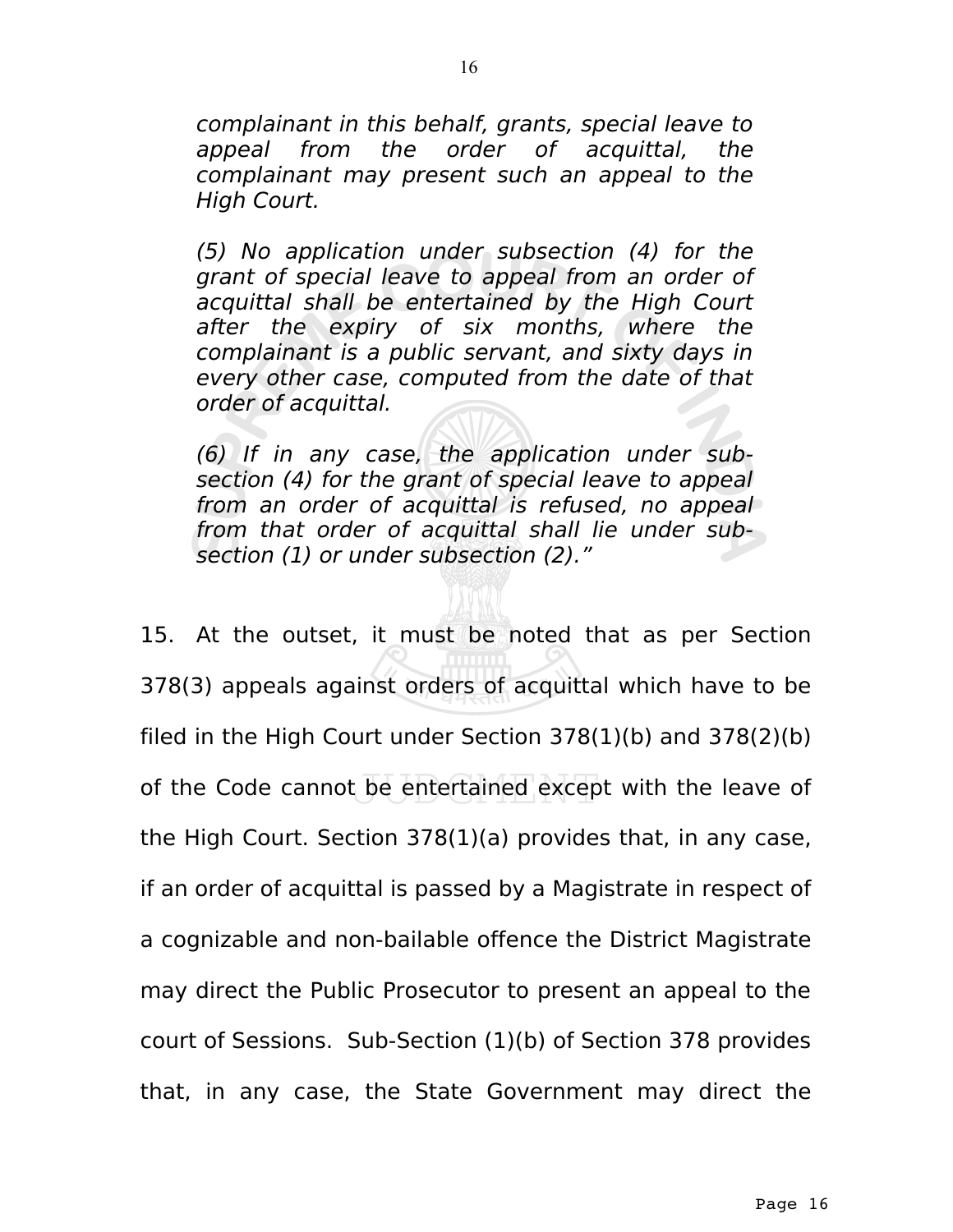Public Prosecutor to file an appeal to the High Court from an original or appellate order of acquittal passed by any court other than a High Court not being an order under clause (a) or an order of acquittal passed by the Court of Session in revision. Sub-Section(2) of Section 378 refers to orders of acquittal passed in any case investigated by the Delhi Special Police Establishment constituted under the Delhi Special Police Establishment Act, 1946 or by any other agency empowered to make investigation into an offence under any Central Act other than the Code. This provision is similar to sub-section(1) except that here the words 'State Government' are substituted by the words 'Central Government'.

16. If we analyse Section 378(1)(a)  $\&$  (b), it is clear that the State Government cannot direct the Public Prosecutor to file an appeal against an order of acquittal passed by a Magistrate in respect of a cognizable and non-bailable offence because of the categorical bar created by Section 378(1)(b). Such appeals, that is appeals against orders of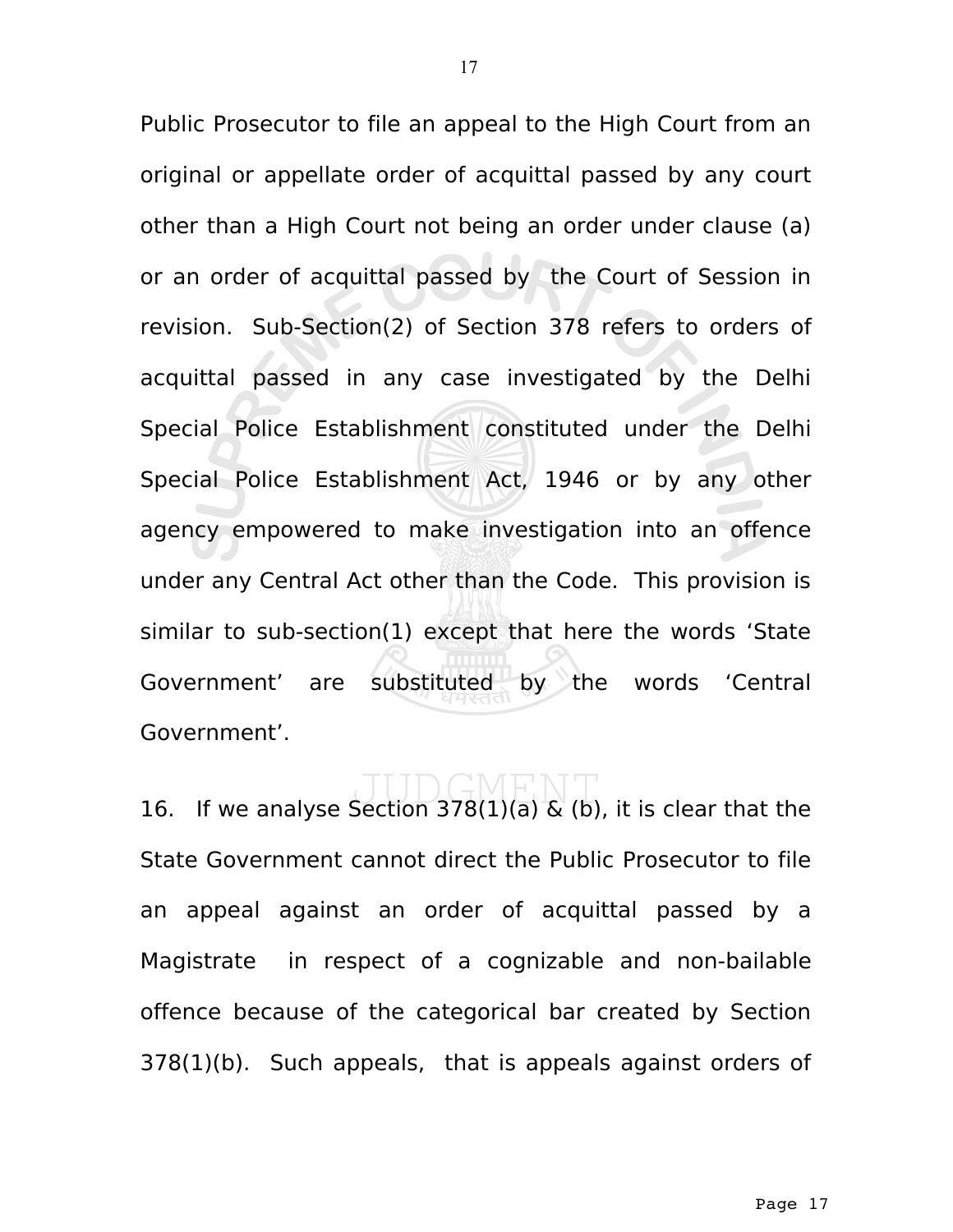acquittal passed by a Magistrate in respect of a cognizable and non-bailable offence can only be filed in the Sessions Court at the instance of the Public Prosecutor as directed by the District Magistrate. Section 378(1)(b) uses the words "in any case" but leaves out orders of acquittal passed by a Magistrate in respect of a cognizable and non-bailable offence from the control of the State Government. Therefore, in all other cases where orders of acquittal are passed appeals can be filed by the Public Prosecutor as directed by the State Government to the High Court.

17. Sub-Section (4) of Section 378 makes provision for appeal against an order of acquittal passed in case instituted upon complaint. It states that in such case if the complainant makes an application to the High Court and the High Court grants special leave to appeal, the complainant may present such an appeal to the High Court. This subsection speaks of 'special leave' as against sub-section (3) relating to other appeals which speaks of 'leave'. Thus, complainant's appeal against an order of acquittal is a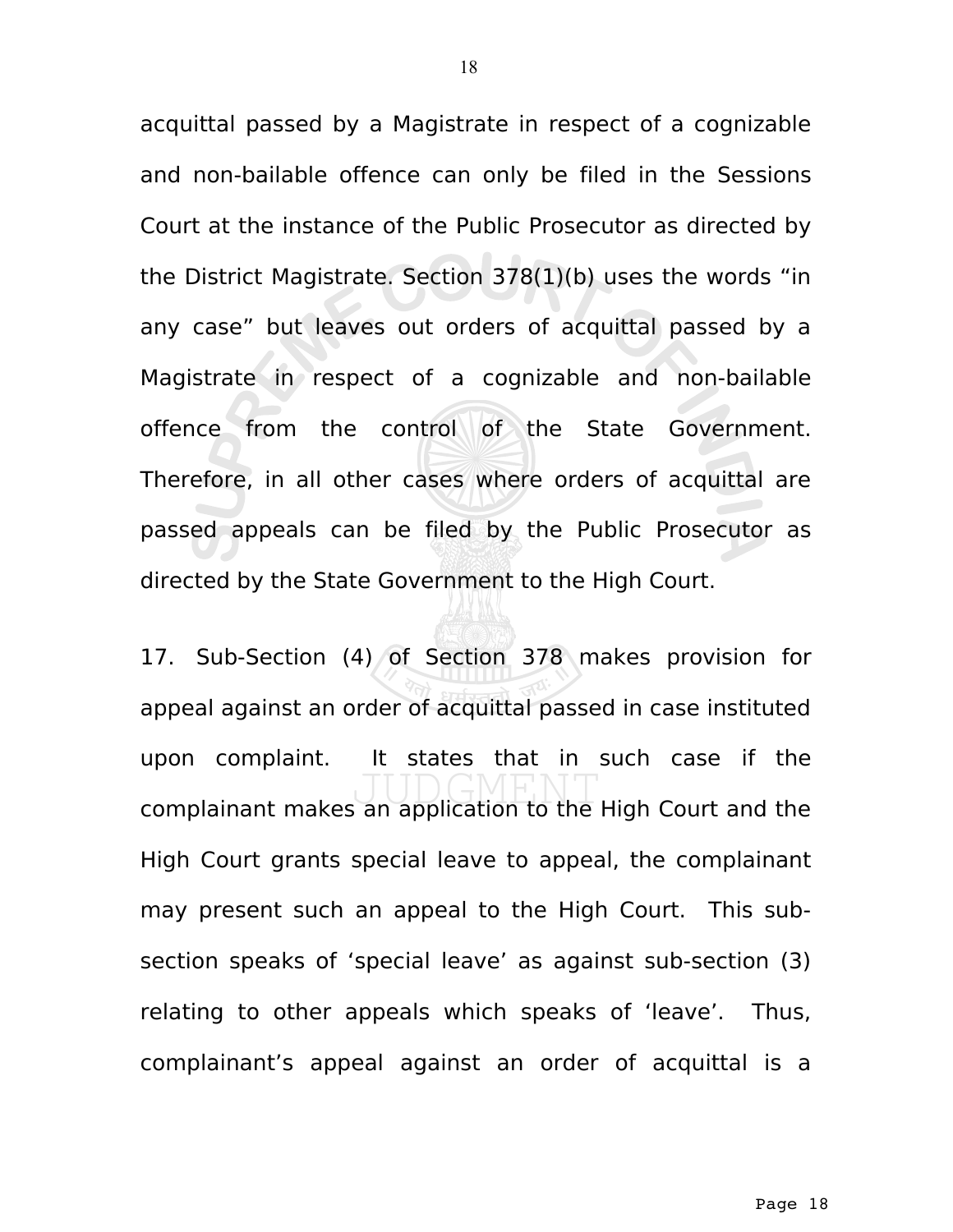category by itself. The complainant could be a private person or a public servant. This is evident from sub-section (5) which refers to application filed for 'special leave' by the complainant. It grants six months period of limitation to a complainant who is a public servant and sixty days in every other case for filing application. Sub-Section (6) is important. It states that if in any case complainant's application for 'special leave' under sub-Section (4) is refused no appeal from order of acquittal shall lie under sub-section (1) or under sub-section (2). Thus, if 'special leave' is not granted to the complainant to appeal against an order of acquittal the matter must end there. Neither the District Magistrate not the State Government can appeal against that order of acquittal. The idea appears to be to accord quietus to the case in such a situation.

18. Since the words 'police report' are dropped from Section 378(1) (a) despite the Law Commission's recommendation, it is not necessary to dwell on it. A police report is defined under Section 2(r) of the Code to mean a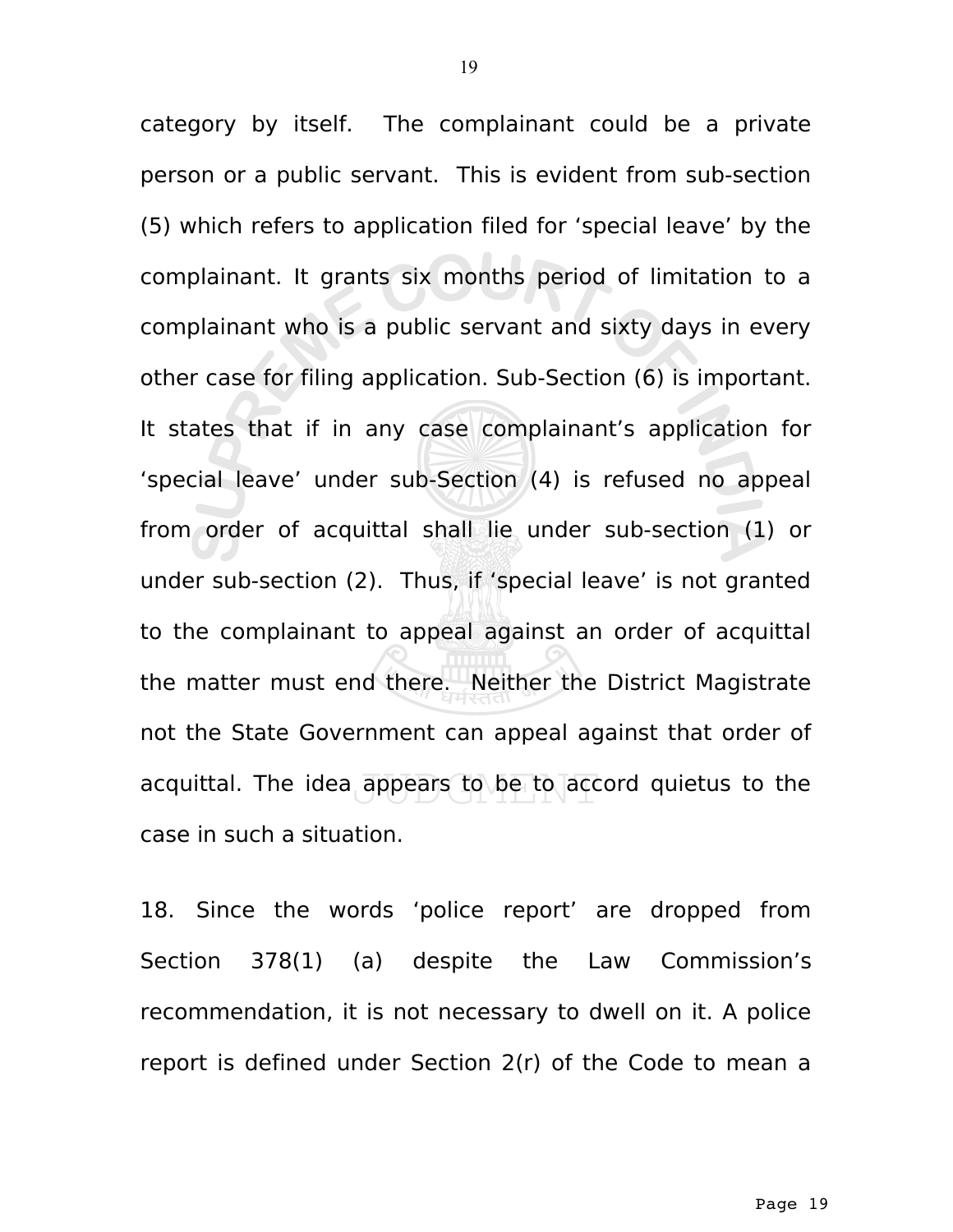report forwarded by a police officer to a Magistrate under sub-section (2) of Section 173 of the Code. It is a culmination of investigation by the police into an offence after receiving information of a cognizable or a noncognizable offence. Section 2(d) defines a complaint to mean any allegation made orally or in writing to a Magistrate with a view to his taking action under the Code, that some person, whether known or unknown has committed an offence, but does not include a police report. Explanation to Section 2(d) states that a report made by a police officer in a case which discloses after investigation, the commission of a non-cognizable offence shall be deemed to be a complaint, and the police officer by whom such report is made shall be deemed to be the complainant. Sometimes investigation into cognizable offence conducted under Section 154 of the Code may culminate into a complaint case (cases under the Drugs & Cosmetics Act, 1940). Under the PFA Act, cases are instituted on filing of a complaint before the Court of Metropolitan Magistrate as specified in Section 20 of the PFA Act and offences under the PFA Act are both cognizable and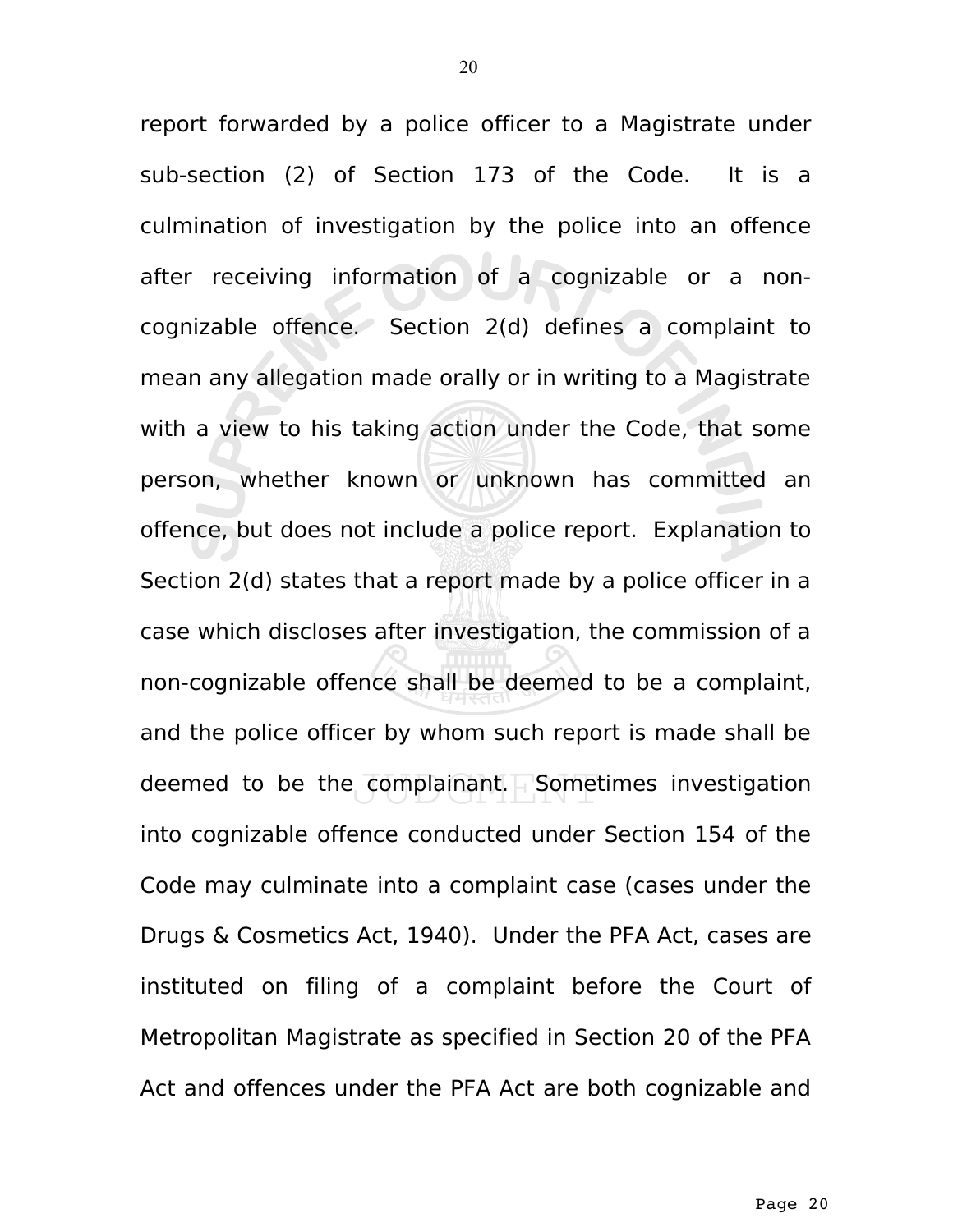non-cognizable. Thus, whether a case is a case instituted on a complaint depends on the legal provisions relating to the offence involved therein. But once it is a case instituted on a complaint and an order of acquittal is passed, whether the offence be bailable or non-bailable, cognizable or noncognizable, the complainant can file an application under Section 378(4) for special leave to appeal against it in the High Court. Section 378(4) places no restriction on the complainant. So far as the State is concerned, as per Section 378(1)(b), it can in any case, that is even in a case instituted on a complaint, direct the Public Prosecutor to file an appeal to the High Court from an original or appellate order of acquittal passed by any court other than High Court. But there is, as stated by us hereinabove, an important inbuilt and categorical restriction on the State's power. It cannot direct the Public Prosecutor to present an appeal from an order of acquittal passed by a Magistrate in respect of a cognizable and non-cognizable offence. In such a case the District Magistrate may under Section 378(1)(a) direct the Public Prosecutor to file an appeal to the Session Court.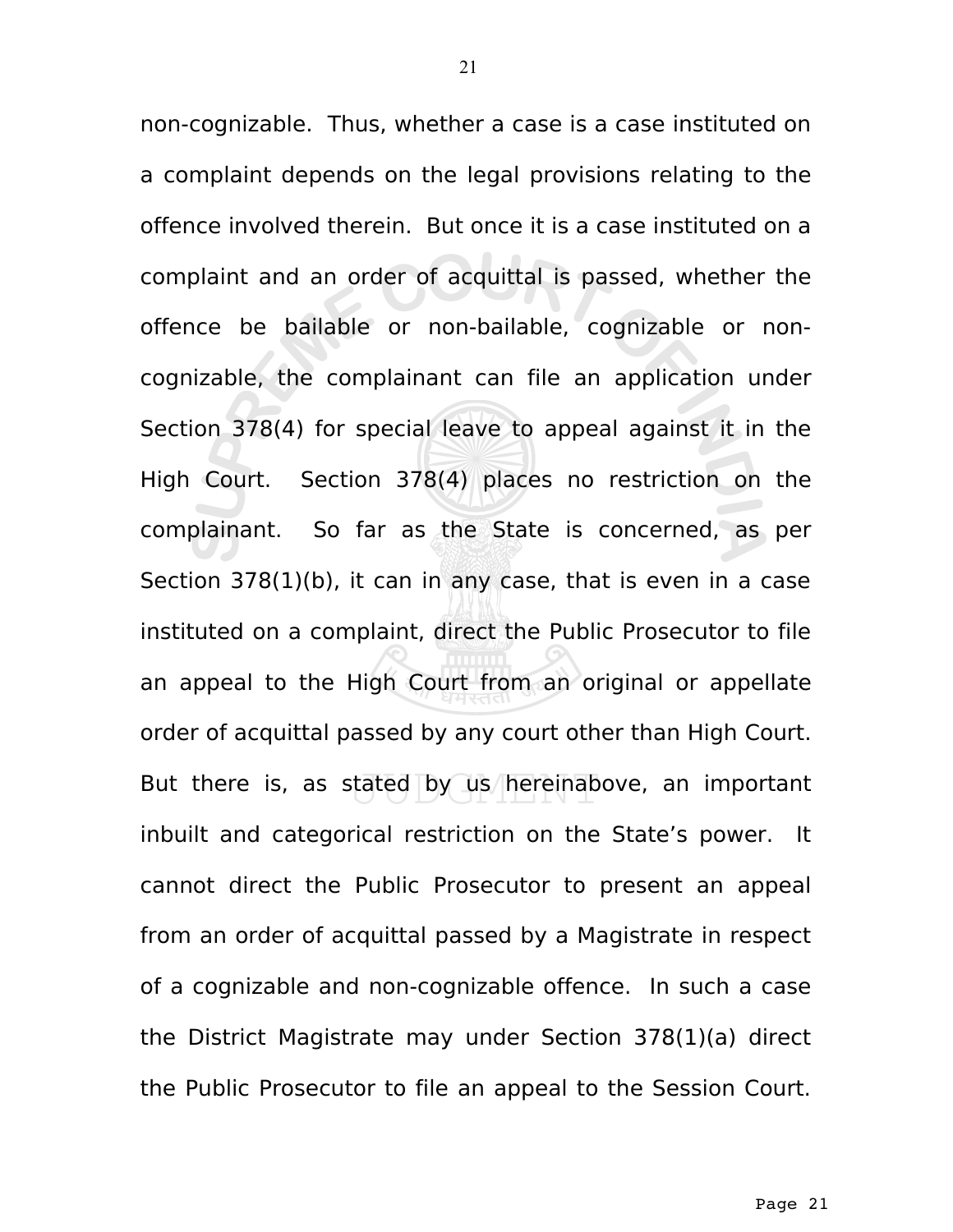This appears to be the right approach and correct interpretation of Section 378 of the Code.

19. Mr. Malhotra is right in submitting that it is only when Section 417 of the Criminal Procedure Code, 1898 was amended in 1955 that the complainant was given a right to seek special leave from the High Court to file an appeal to challenge an acquittal order. Section 417 was replaced by Section 378 in the Code. It contained similar provision. But, Act No.25 of 2005 brought about a major amendment in the Code. It introduced Section 378(1)(a) which permitted the District Magistrate, in any case, to direct the Public Prosecutor to present an appeal to the Court of Session from an order of acquittal passed by a Magistrate in respect of a cognizable and non-bailable offence. For the first time a provision was introduced whereunder an appeal against an order of acquittal could be filed in the Sessions Court. Such appeals were restricted to orders passed by a Magistrate in cognizable and non-bailable offences. Section 378(1)(b) specifically and in clear words placed a restriction on the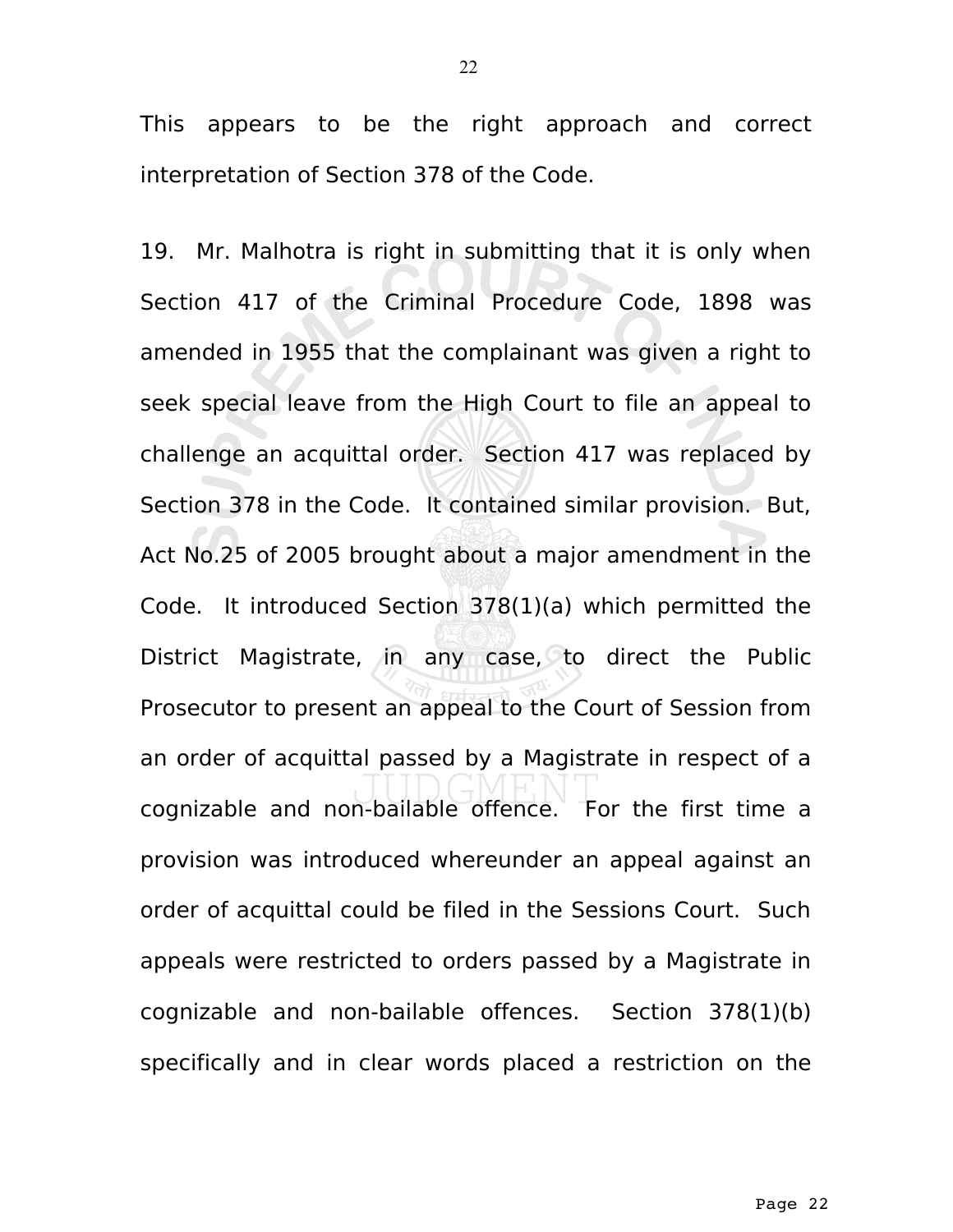State's right to file such appeals. It states that the State Government may, in any case, direct the Public Prosecutor to present an appeal to the High Court from an original or appellate order of acquittal passed by any court other than a High Court not being an order under clause (a) or an order of acquittal passed by the Sessions Court in revision. Thus, the State Government cannot present an appeal against an order of acquittal passed by a Magistrate in respect of a cognizable and non-bailable offence. We have already noted Clause 37 of the  $154<sup>th</sup>$  Report of the Law Commission of India and Clause 37 of the Code of Criminal Procedure (Amendment) Bill, 1994 which state that in order to guard against the arbitrary exercise of power and to reduce reckless acquittals Section 378 was sought to be amended to provide appeal against an order of acquittal passed by a Magistrate in respect of cognizable and non-bailable offence. Thus, this step is taken by the legislature to check arbitrary and reckless acquittals. It appears that being conscious of rise in unmerited acquittals, in case of certain acquittals, the legislature has enabled the District Magistrate to direct the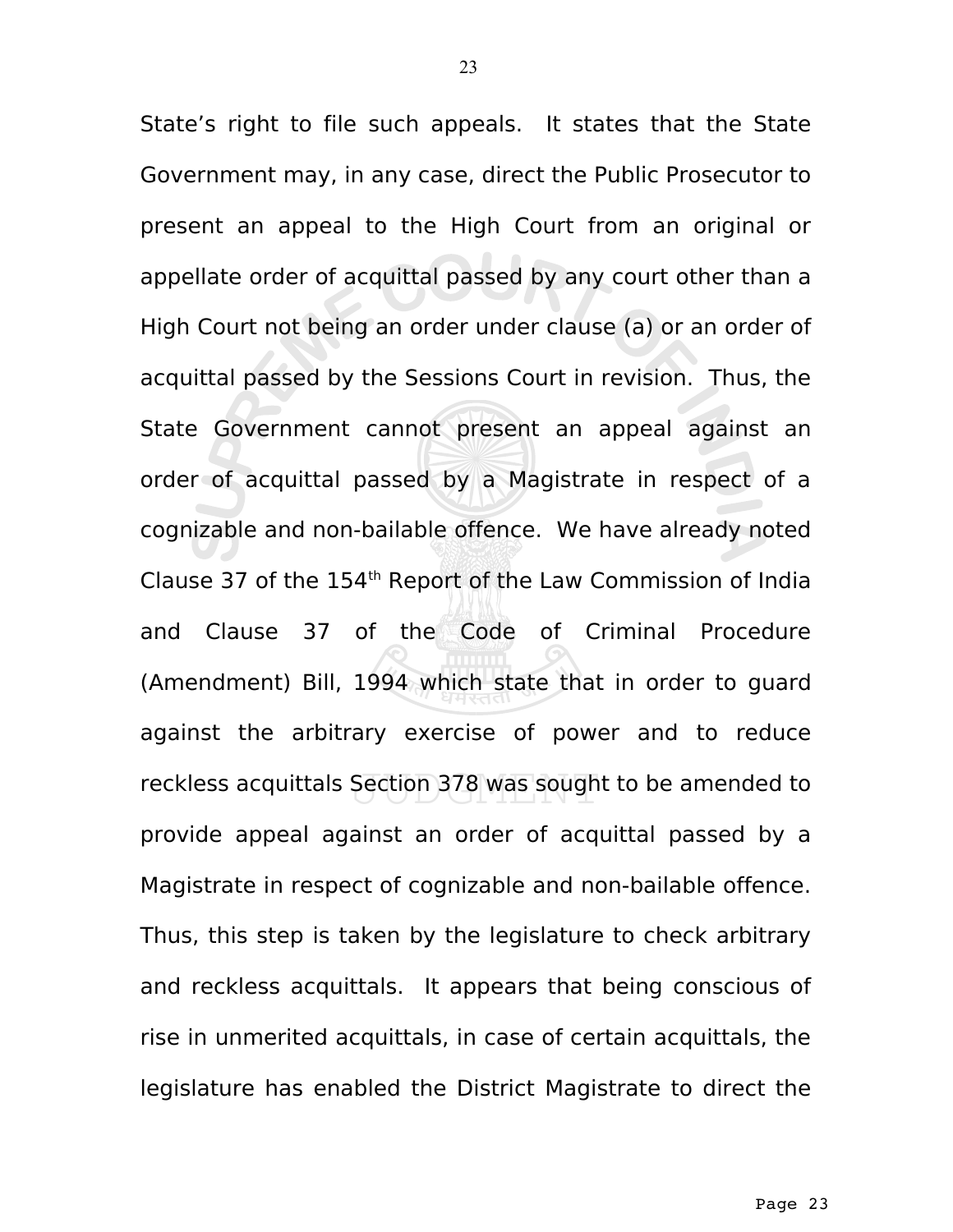Public Prosecutor to present an appeal to the Sessions Court, thereby avoiding the tedious and time consuming procedure of approaching the State with a proposal, getting it sanctioned and then filing an appeal.

20. It is true that the State has an overall control over the law and order and public order of the area under its jurisdiction. Till Section 378 was amended by Act 25 of 2005 the State could prefer appeals against all acquittal orders. But the major amendment made in Section 378 by Act 25 of 2005 cannot be ignored. It has a purpose. It does not throw the concern of security of the community to the winds. In fact, it makes filing of appeals against certain types of acquittal orders described in Section 378(1)(a) easier, less cumbersome and less time consuming. The judgments cited by Mr. Malhotra pertain to Section 417 of the Criminal Procedure Code, 1898 and Section 378 prior to its amendment by Act 25 of 2005 and will, therefore, have no relevance to the present case.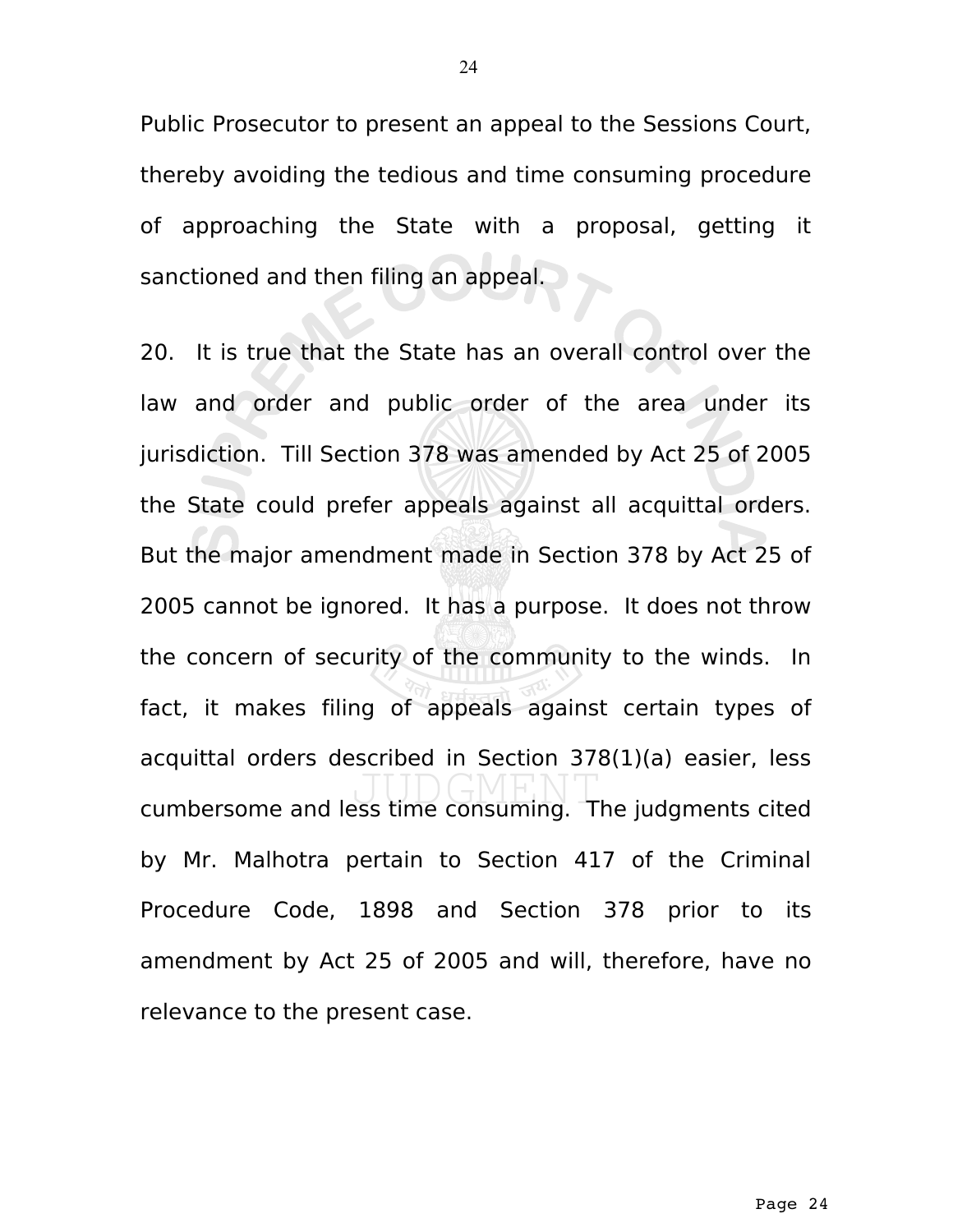21. In view of the above, we conclude that a complainant can file an application for special leave to appeal against an order of acquittal of any kind only to the High Court. He cannot file such appeal in the Sessions Court. In the instant case the complaint alleging offences punishable under Section 16(1)(1A) read with Section 7 of the PFA Act and the Rules is filed by complainant Shri Jaiswal, Local Health Authority through Delhi Administration. The appellant was acquitted by the Metropolitan Magistrate, Patiala House Courts, New Delhi. The complainant can challenge the order of acquittal by filing an application for special leave to appeal in the Delhi High Court and not in the Sessions Court. Therefore, the impugned order holding that this case is not governed by Section 378(4) of the Code is quashed and set aside. In the circumstances the appeal is allowed.

> ……………………………………………..J. (AFTAB ALAM)

……………………………………………..J. (RANJANA PRAKASH DESAI)